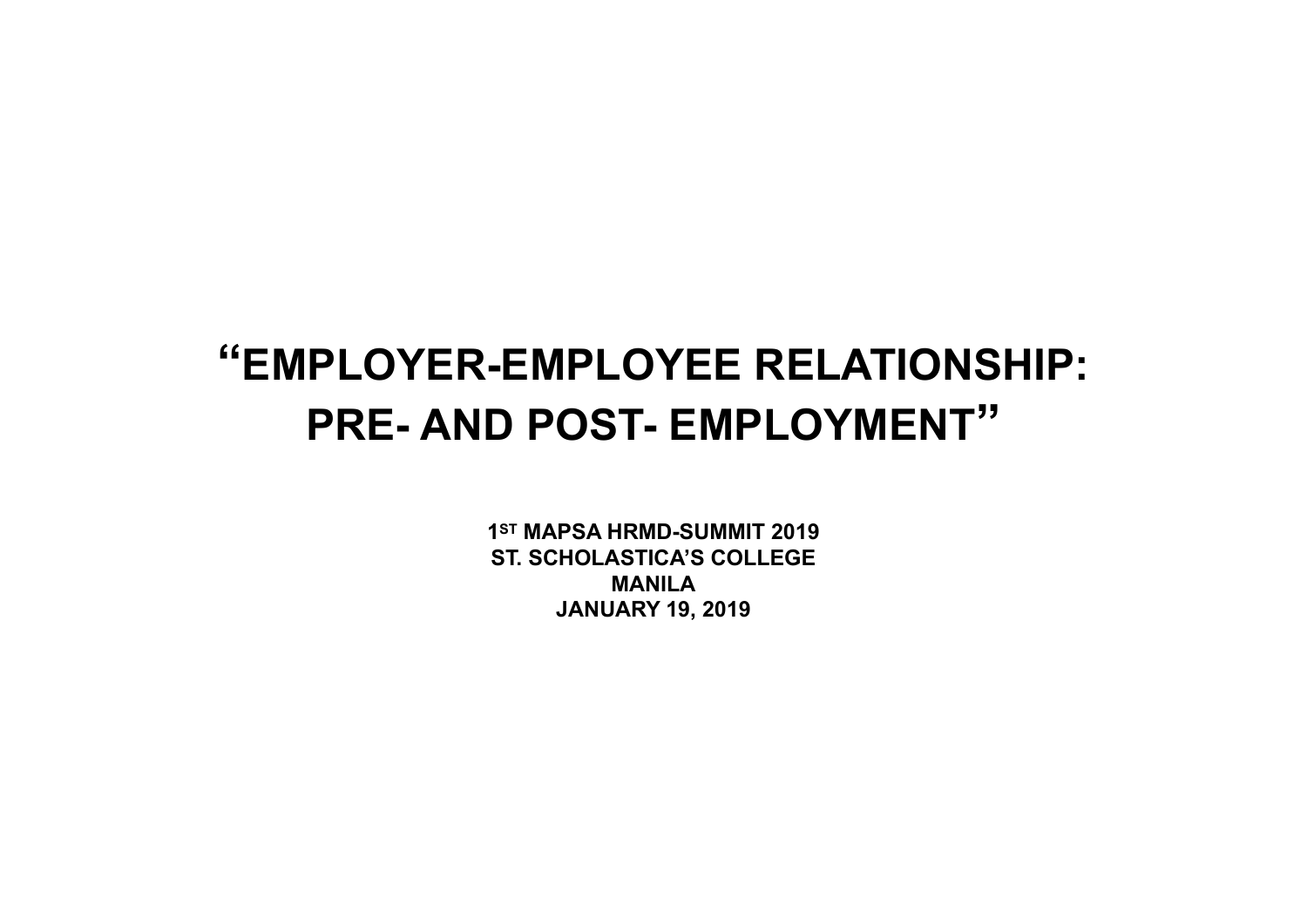#### **I. INTRODUCTION**

#### **"GOD CREATED MAN IN HIS IMAGE; X X X ; M A L E A N D F E M A L E H E CREATED THEM. GOD BLESSED**  THEM, SAYING: XXX FILL THE **EARTH AND SUBDUE IT. HAVE DOMINION OVER THE FISH**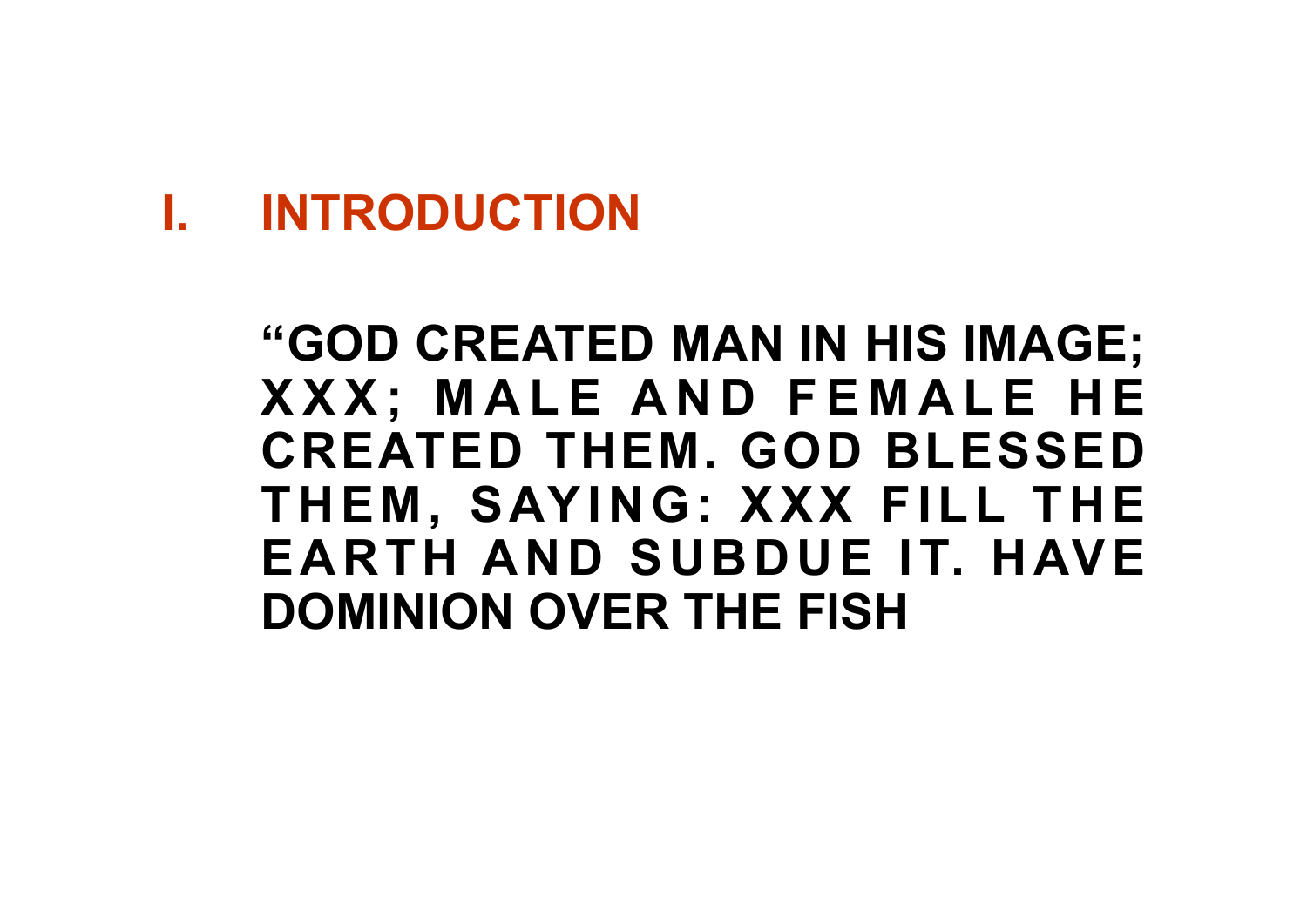#### **THE FISH OF THE SEA, THE BIRDS OF THE AIR, AND ALL THE LIVING THINGS THAT MOVE ON THE EARTH (GEN 1:27-28).**

**"THE LORD GOD THEN TOOK MAN AND SETTLED HIM IN THE GARDEN OF EDEN, TO CULTIVATE AND CARE FOR IT." (GEN 2: 15)**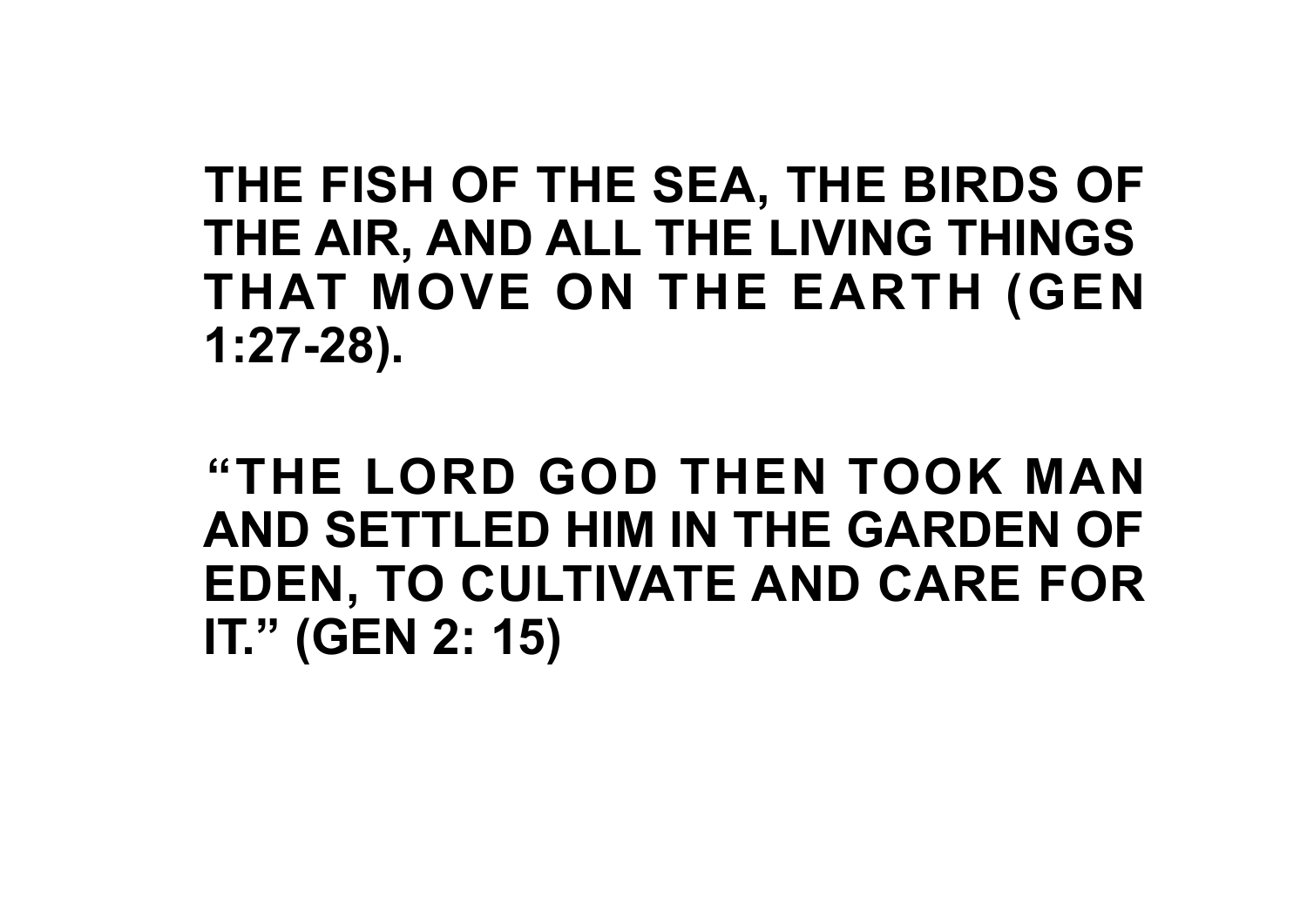**CREATOR'S PLAN – CREATED MAN AND ENTRUSTED TO HIM THE TASK OF**  SUBDUING THE EARTH AND **EXERCISING DOMINION OVER ALL THINGS (CSDC # 255).**

**WORK** – **PART OF THE ORIGINAL STATE OF MAN (CSDC # 256).**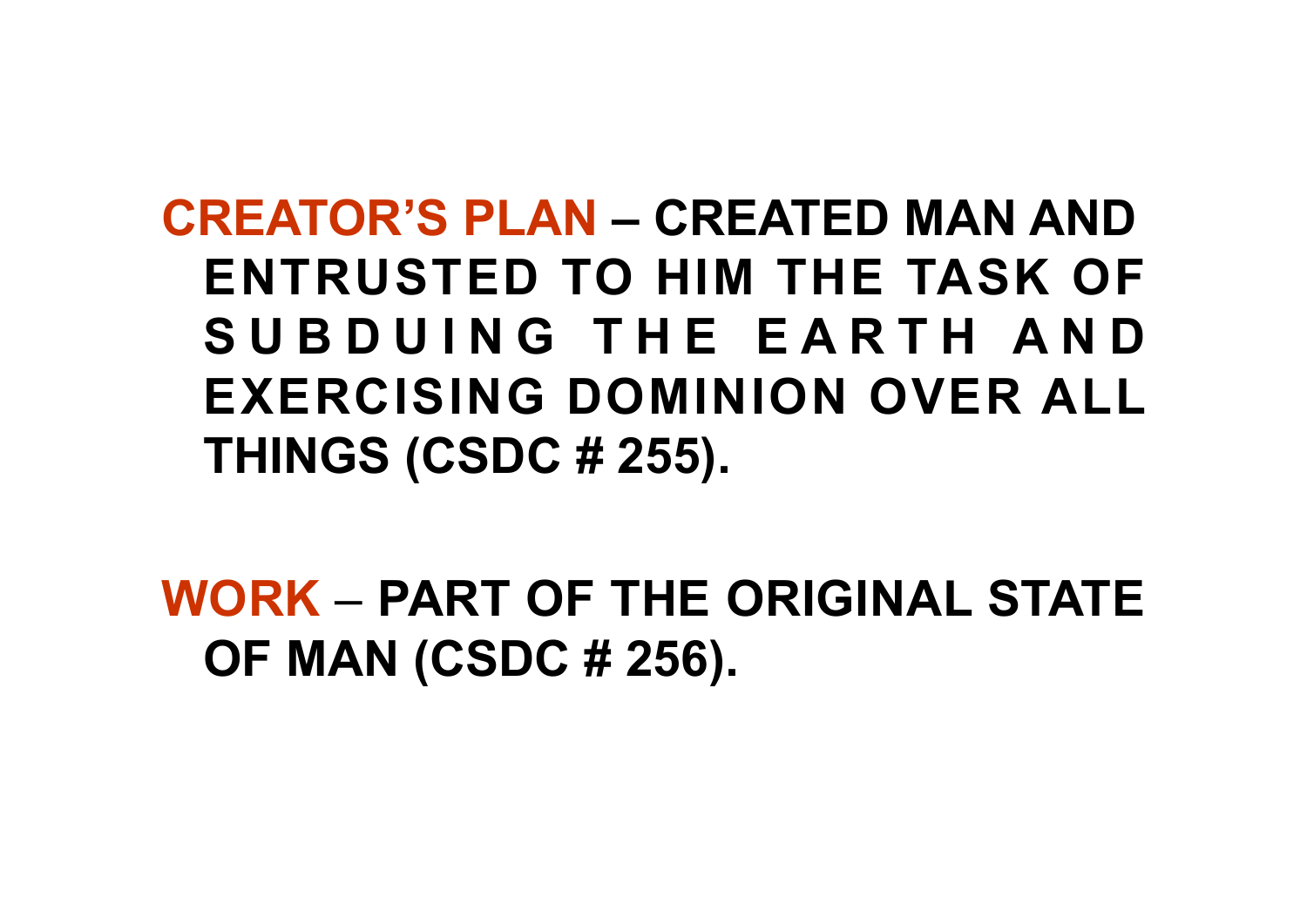#### **II. STATE'S RESPONSE FOR THE PROTECTION OF LABORERS.**

**SEC. 3, ART. XIII, 1987 CONSTITUTION**

**"THE STATE SHALL AFFORD FULL PROTECTION TO LABOR XXX AND PROMOTE FULL EMPLOYMENT AND EQUALITY OF EMPLOYMENT OPPORTUNITIES FOR ALL.**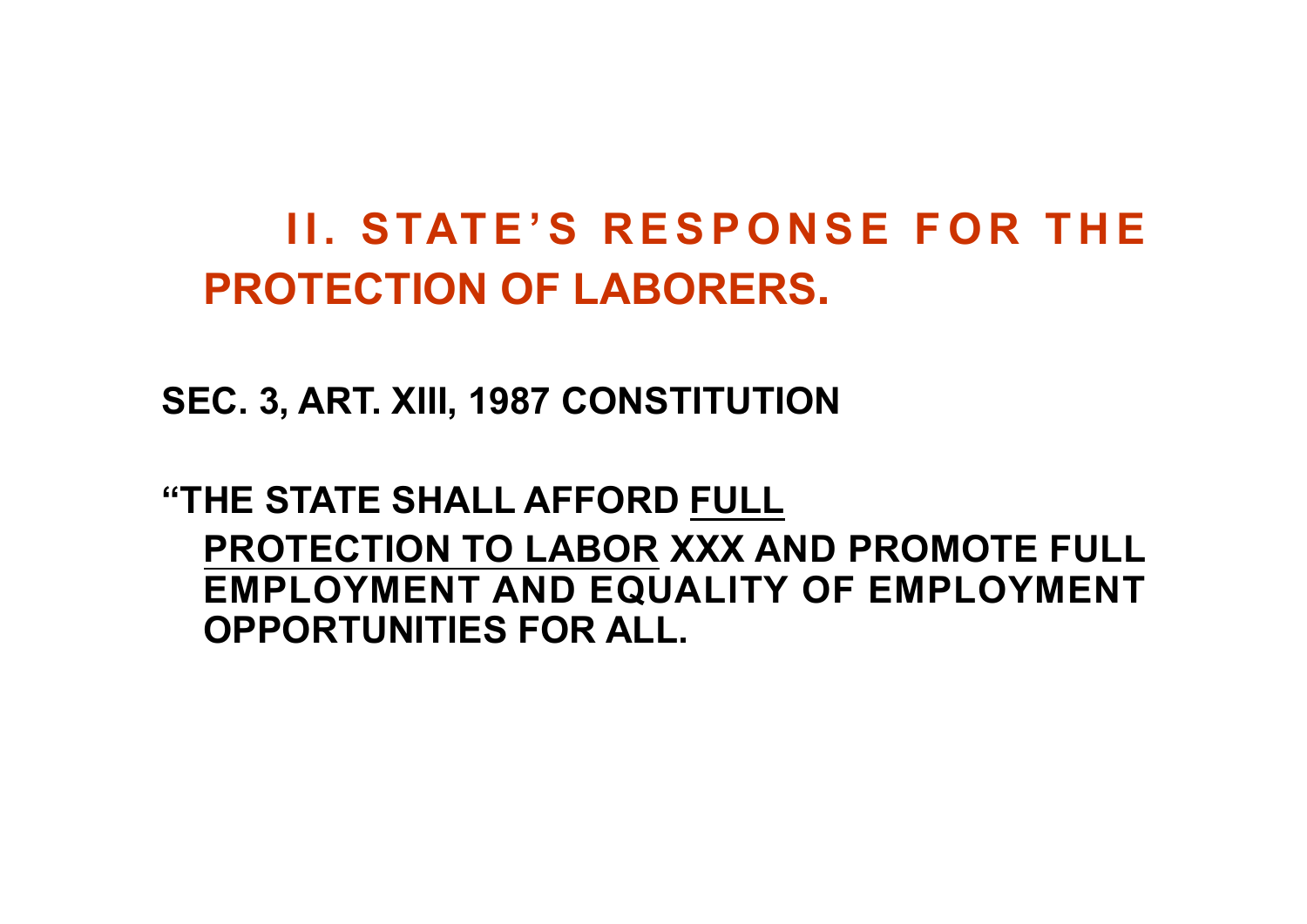**"IT SHALL GUARANTEE THE RIGHTS OF ALL WORKERS TO SELF-ORGANIZATION, COLLECTIVE BARGAINING AND NEGOTIATIONS, AND PEACEFUL CONCERTED ACTIVITIES, INCLUDING THE RIGHT TO STRIKE IN ACCORDANCE WITH LAW.**

**"THEY SHALL BE ENTITLED TO SECURITY OF TENURE, HUMANE CONDITIONS OF WORK, AND A LIVING WAGE. THEY SHALL ALSO PARTICIPATE IN POLICY AND DECISION-MAKING PROCESS AFFECT-ING THEIR RIGHTS AND BENEFITS AS MAY BE PROVIDED BY LAW."**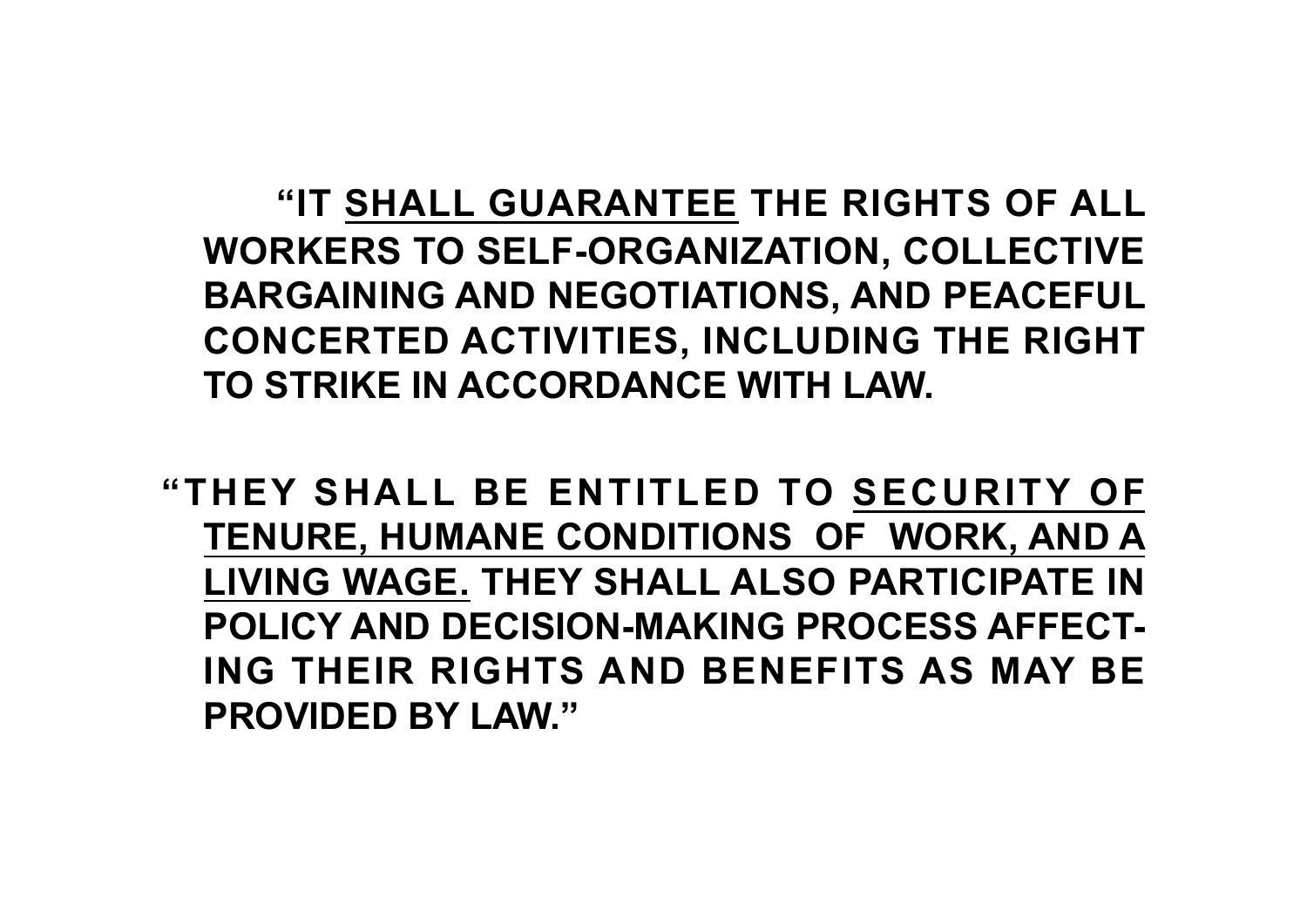# **PRESIDENTIAL DECREE NO. 442, LABOR CODE OF THE PHILIPPINES-TOOK EFFECT ON NOVEMBER 1, 1974- ENACTED TO AFFORD PROTECTION TO LABOR.**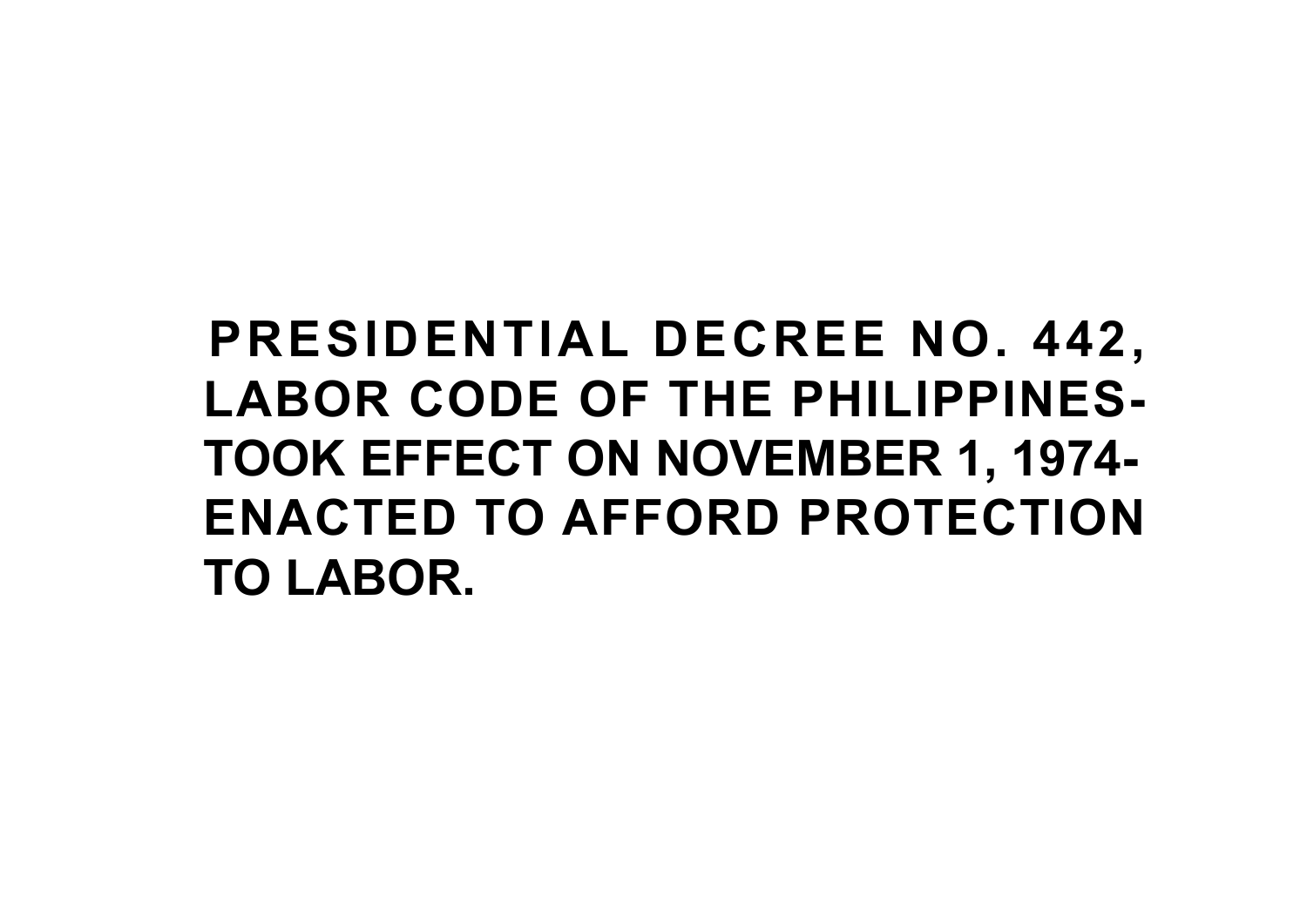**MANAGEMENT PREROGATIVE-** inherent right to regulate, according to his own discretion and judgment, all aspects of employment, including hiring, work assignments, working methods, the time, place and manner of work, work supervision, transfer of employees, lay-off of workers, and discipline, dismissal, and recall of employees *[See: G.R. No. 198534]*.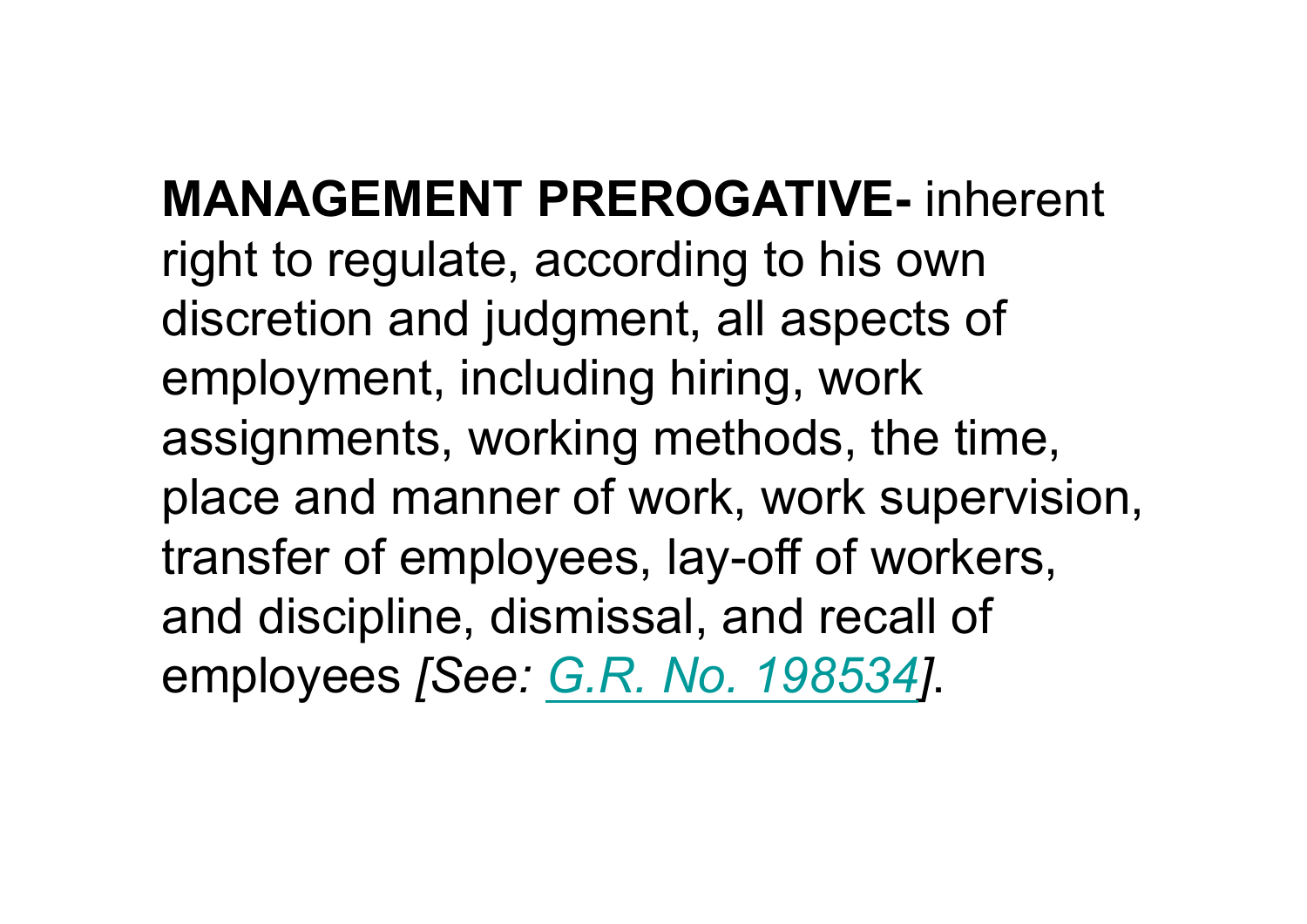#### **EMPLOYMENT CONTRACT – CONSENSUAL**

#### **FOUR-FOLD TEST- USE TO PROVE EXISTENCE OF EMPLOYER-EMPLOYEE RELATIONSHIP**

- **(a) SELECTION/ENGAGEMENT OF THE EMPLOYEE;**
- **(b) PAYMENT OF WAGES;**
- **(c) POWER OF DISMISSAL; and,**
- **(d) POWER TO CONTROL OVER MEANS AND METHODS BY WHICH WORK IS TO BE ACCOMPLISHED (** *Encyclopedia Britanica vs. NLRC***, 264 SCRA 1).**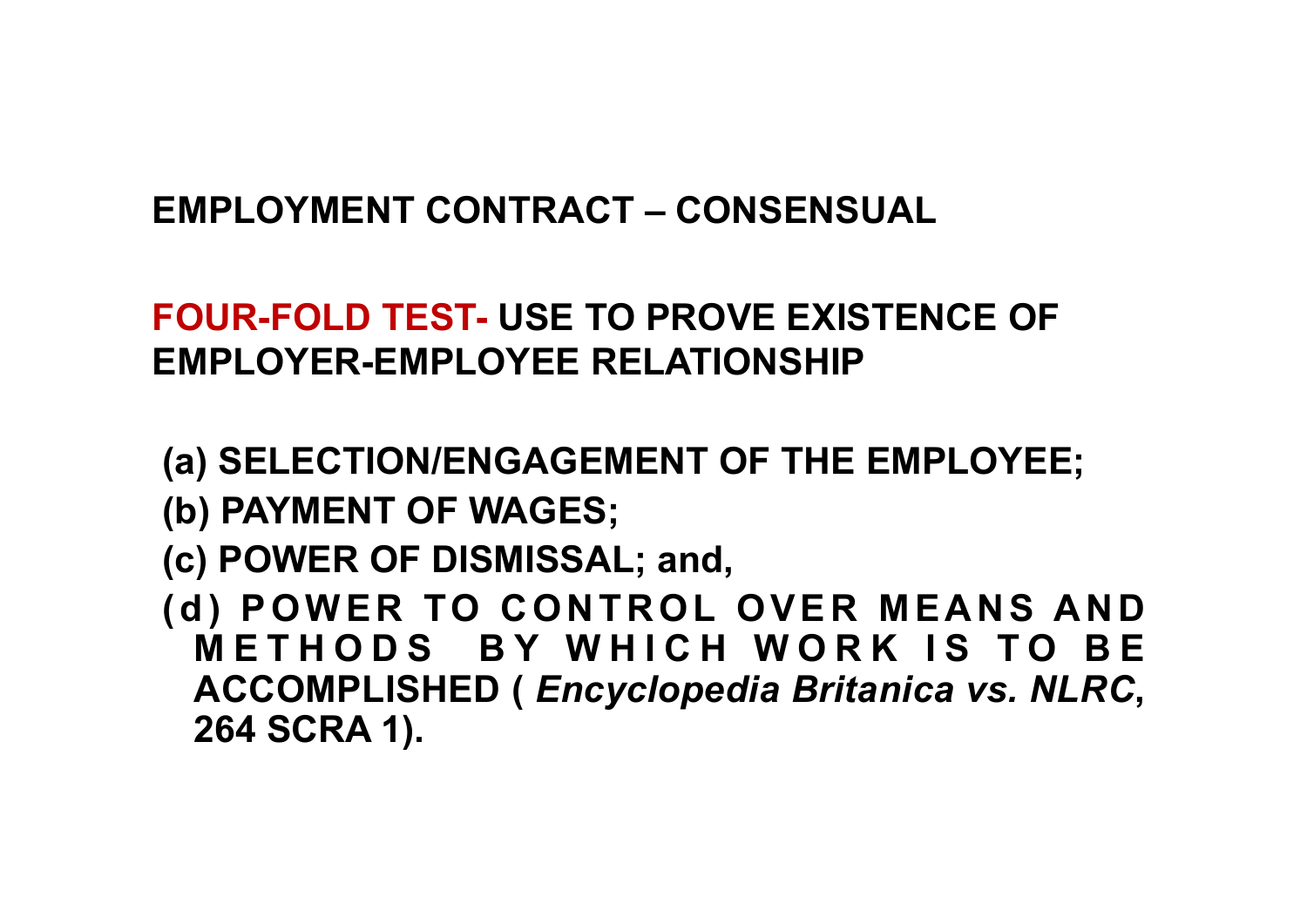# **III. KINDS OF EMPLOYEES (ART. 280, LABOR CODE)**

**(a) REGULAR EMPLOYEES – ENGAGED TO PERFORM ACTIVITIES USUALLY NECESSARY OR DESIRABLE IN THE USUAL BUSINESS OR TRADE OF THE EMPLOYER.**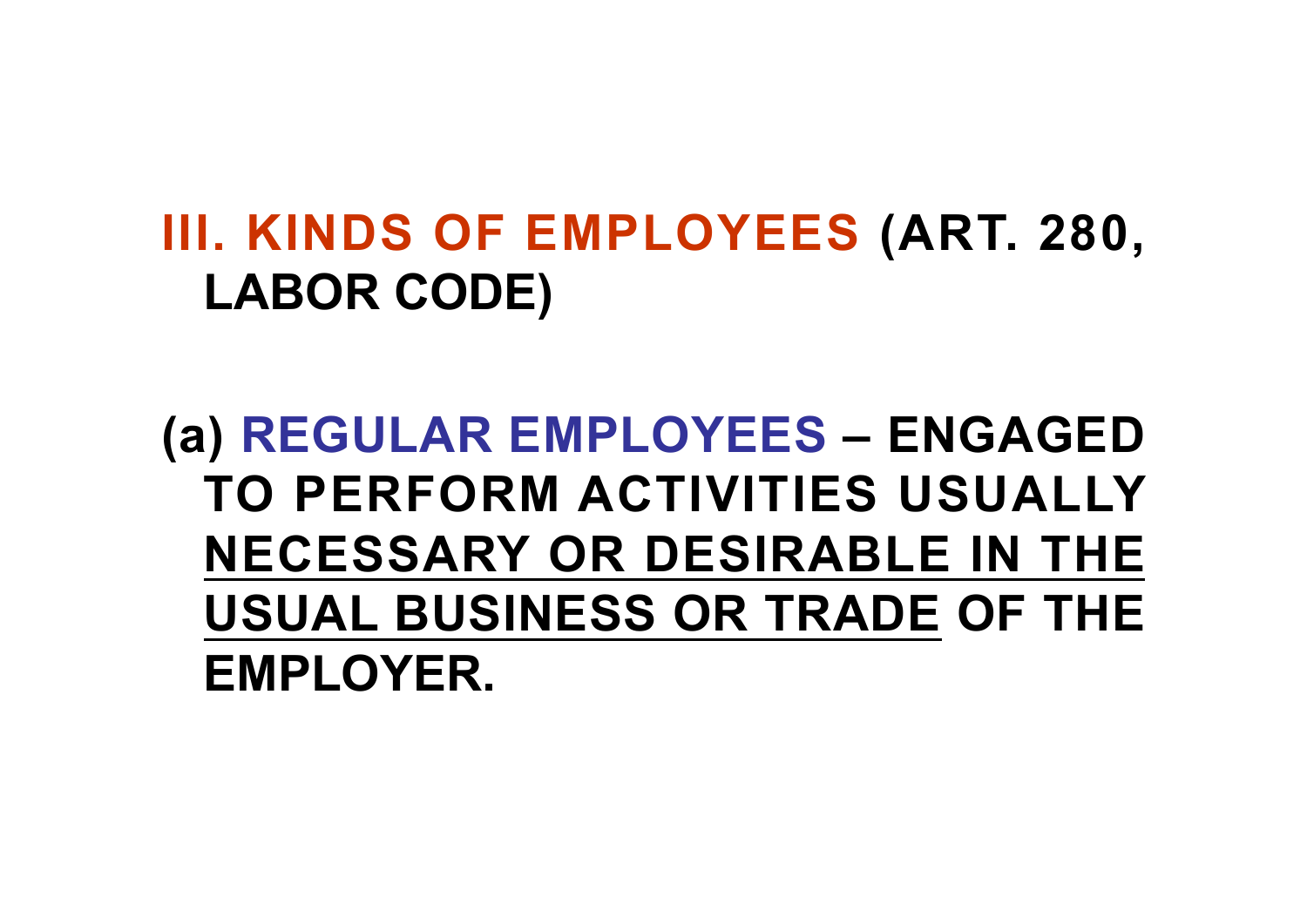**(b) NON-REGULAR EMPLOYEES:**

**(b.1) PROBATIONARY EMPLOYEE**

**(b.2) FIXED TERM OR CONTRACTUAL EMPLOYEE**

**(b.3) PROJECT EMPLOYEE**

**(b.4) SEASONAL EMPLOYEE**

**(b.5) CASUAL EMPLOYEE**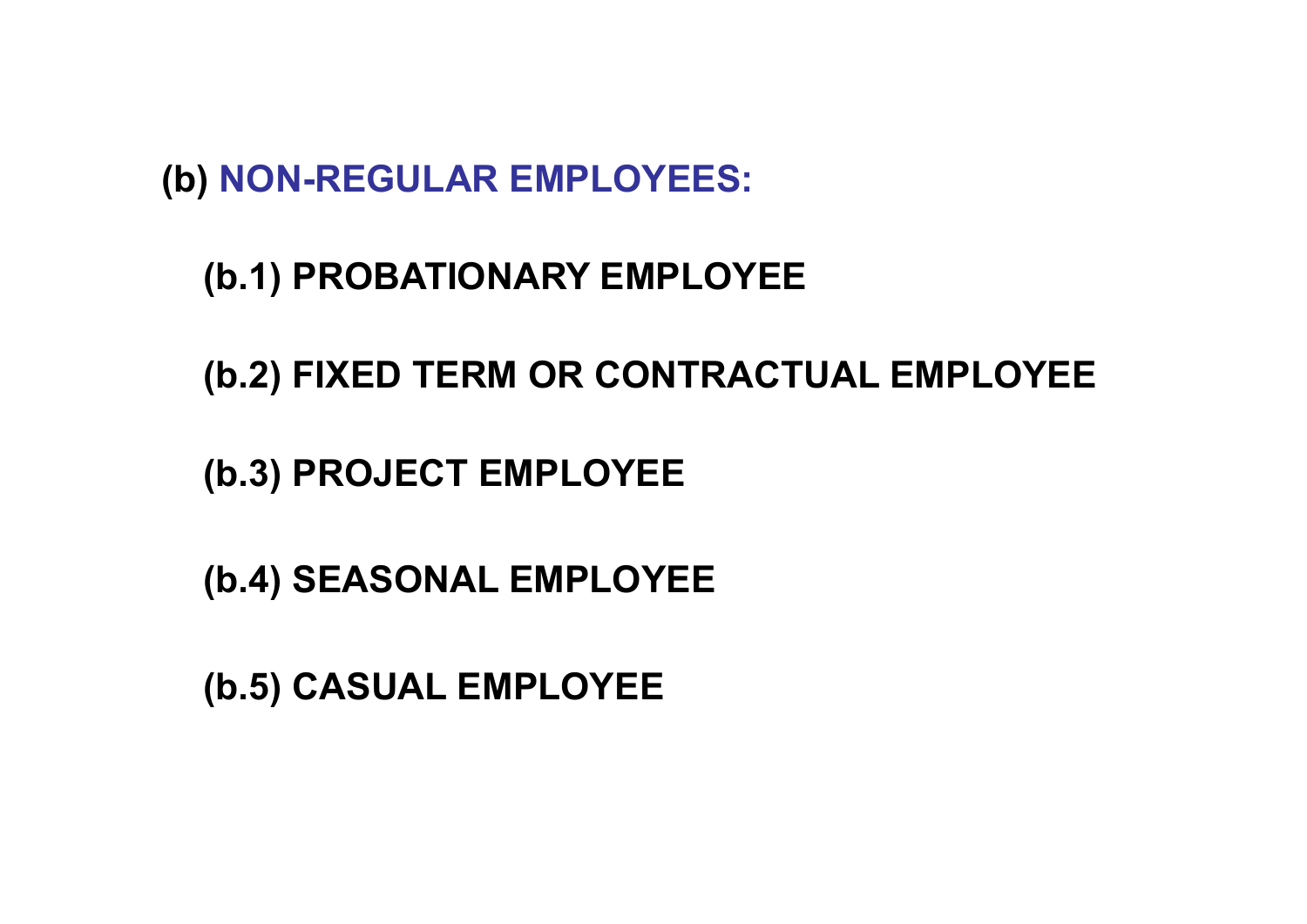#### **IV. RIGHTS OF EMPLOYEES**

#### **A. CONDITIONS OF WORK 1. WORKING HOURS - ARTS. 83-84.**

#### **GENERAL RULE: EIGHT (8) HOURS**

*P R A N G A N V S . N L R C* **, 2 8 9 S C R A 1 4 2 M A N A G E M E N T P R E R O G AT I V E T O CHANGE WORKING HOURS.**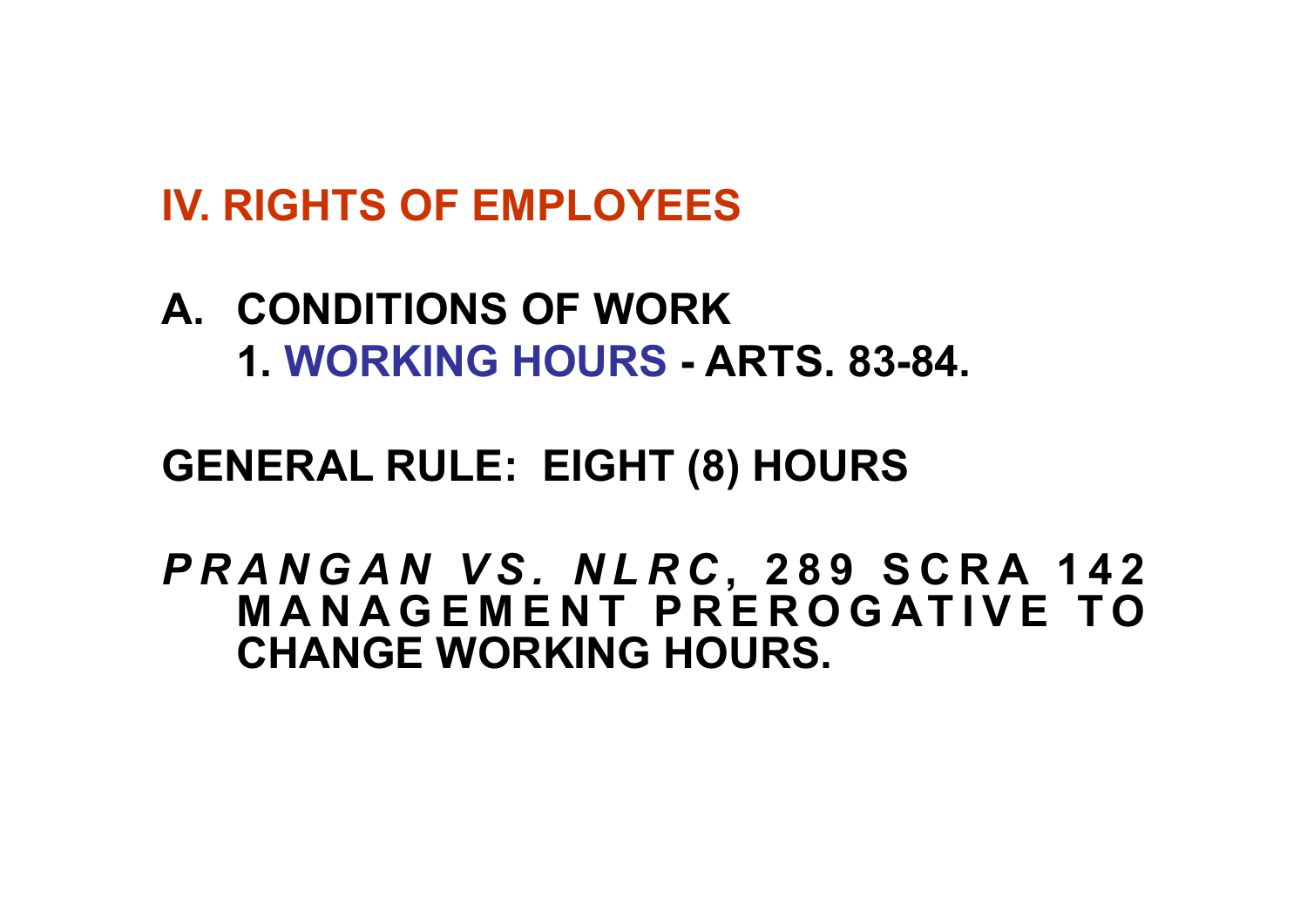#### **EXCEPTIONS:**

# **(1.a) OVERTIME – BEYOND 8 HOURS (ART. 87)**

**(1.b) NIGHT SHIFT DIFFERENTIAL – WORK PERFORMED BETWEEN 10:00 PM TO 6:00 AM. (ART. 86)**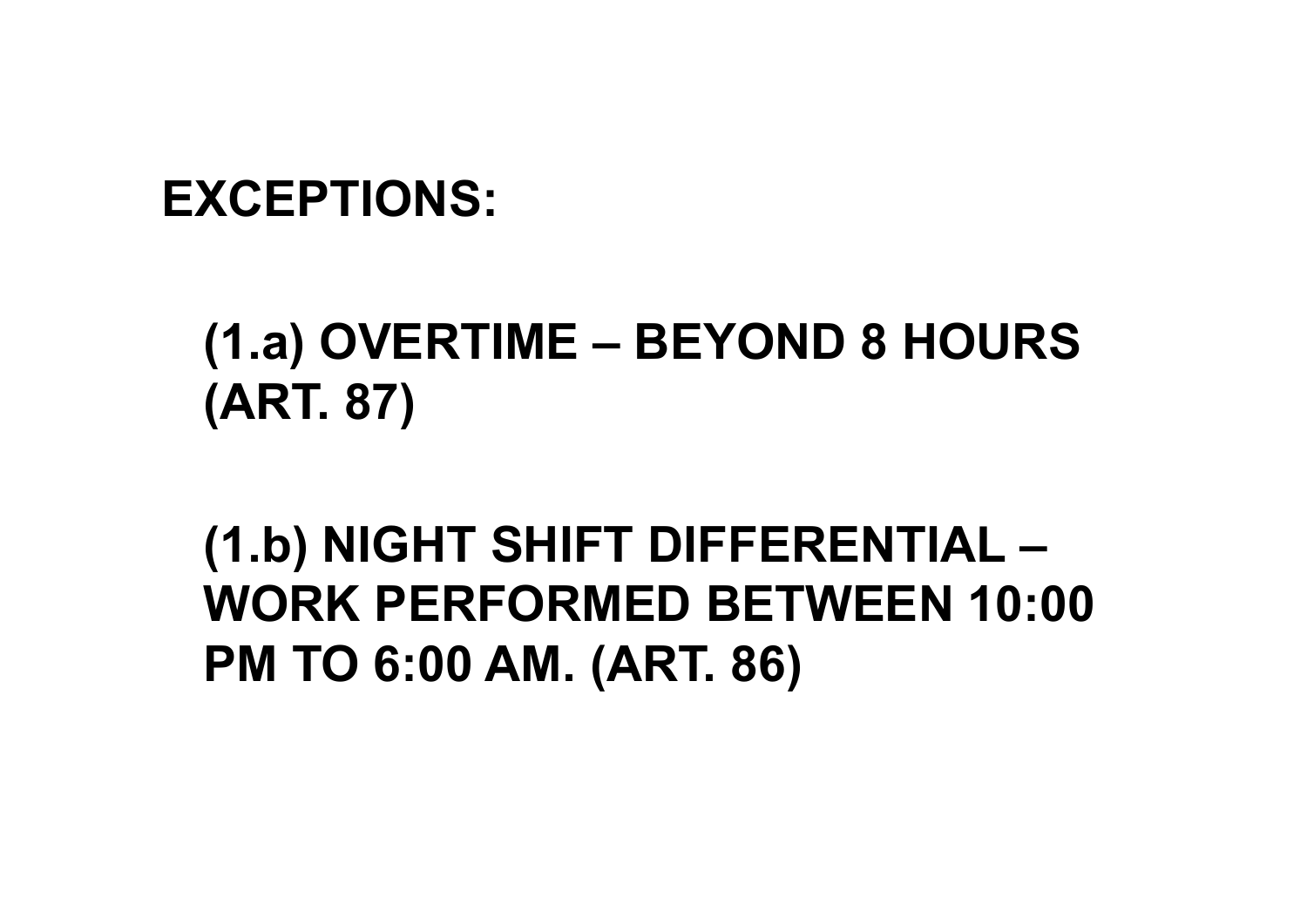#### **NOTE: UNDERTIME NOT OFFSET BY OVERTIME (ART. 88)**

**SLIDING FLEXI-TIME CAN BE ADOPTED.**

**2. MEAL BREAKS (ART. 85) – SIXTY MINUTES FOR REGULAR MEALS. ONE H O U R M E A L B R E A K N O T COMPENSABLE**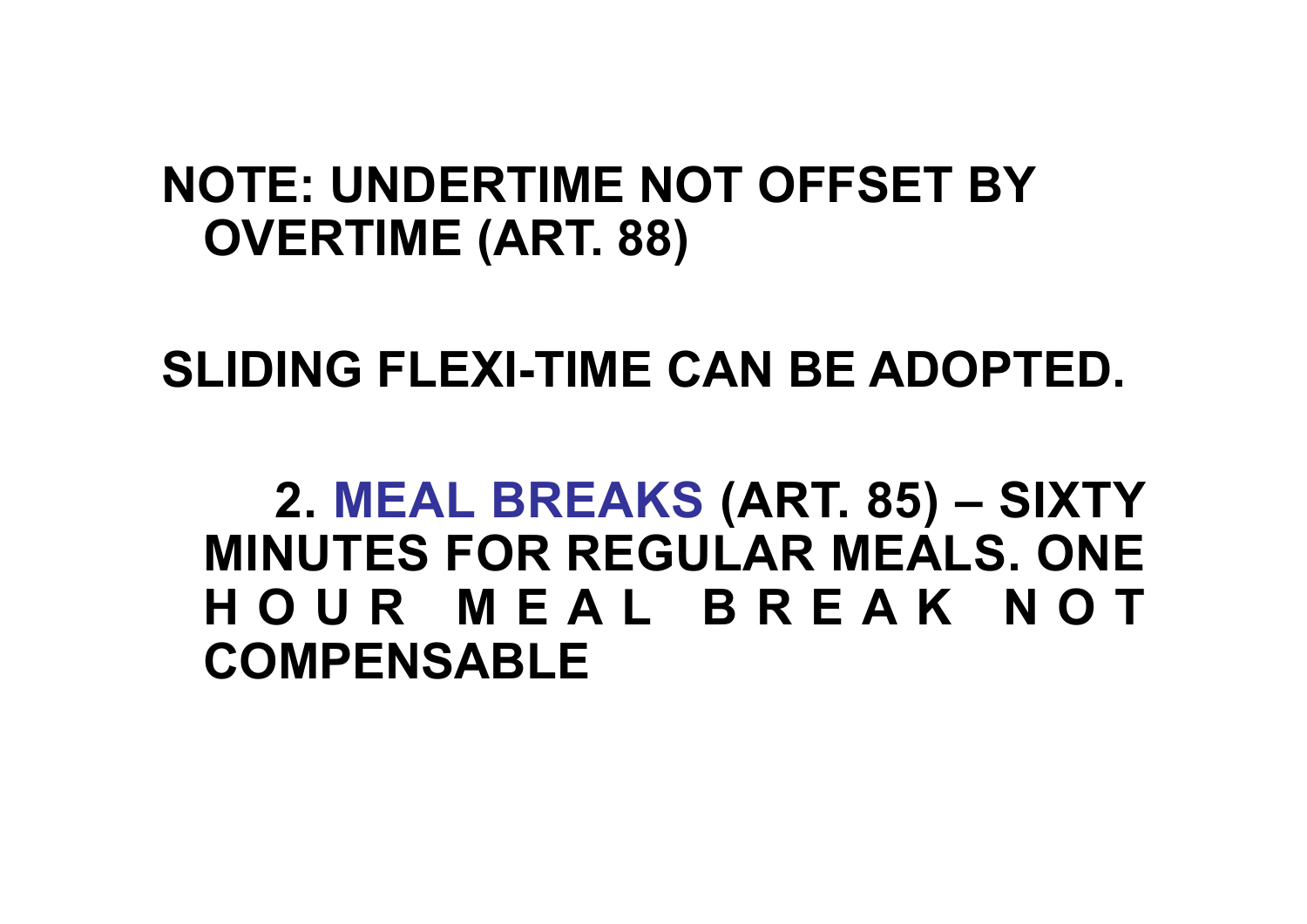### **3. WEEKLY REST PERIOD/DAY OFF**

**IMPORTANCE: A RIGHT. SEE GEN. 2:2. (CSDC # 284)**

**REST DISPOSES MAN TO TURN HIS THOUGHTS TO THINGS HEAVENLY, AND TO WORSHIP GOD (***RERUM NOVARUM,***# 41 )**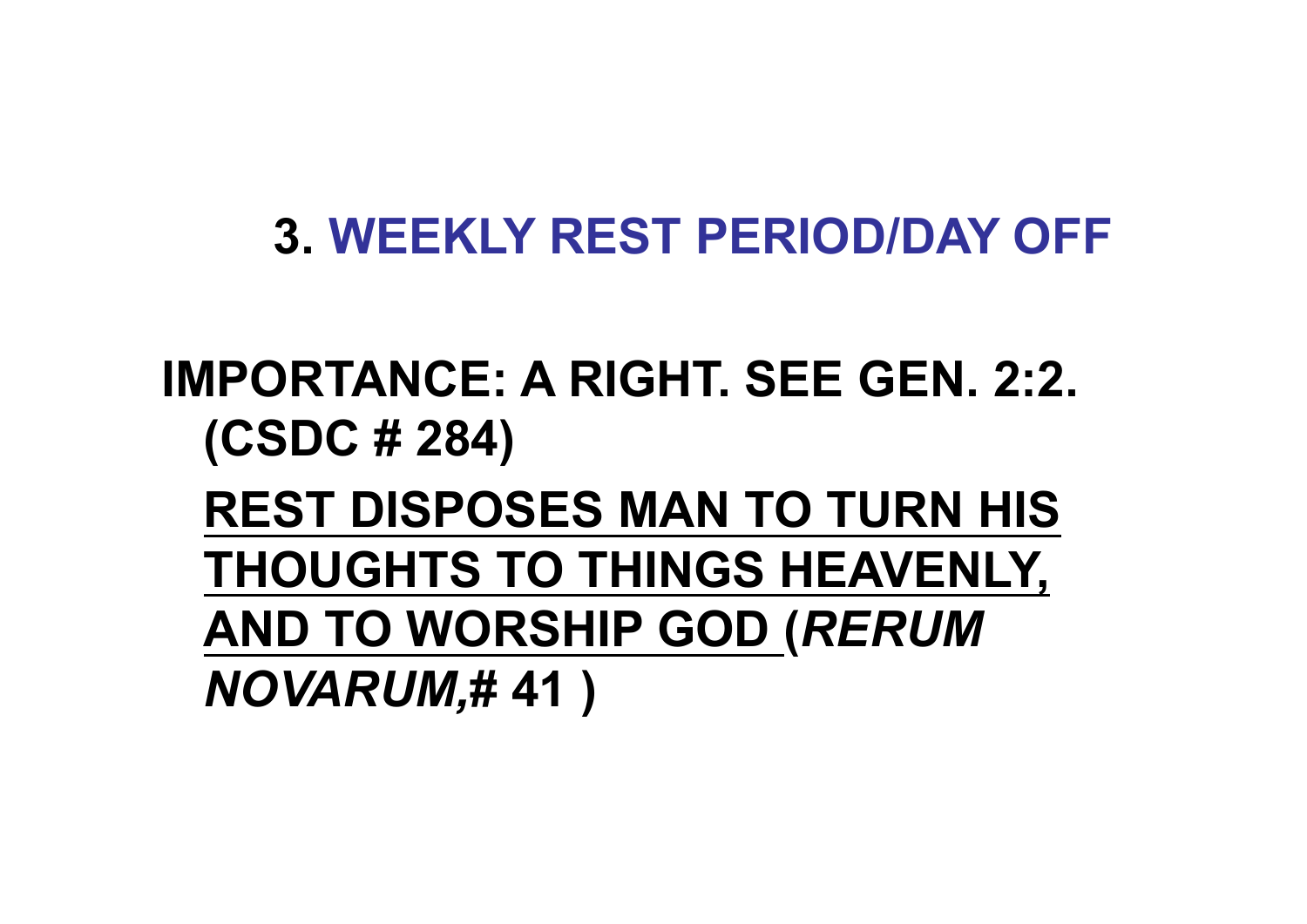### **GENERAL RULE : REST PERIOD OF TWENTY-FOUR HOURS**

#### **EXCEPTIONS: ART. 92, LABOR CODE**

### **4. WAITING TIME – CONSIDERED AS A WORKING TIME.**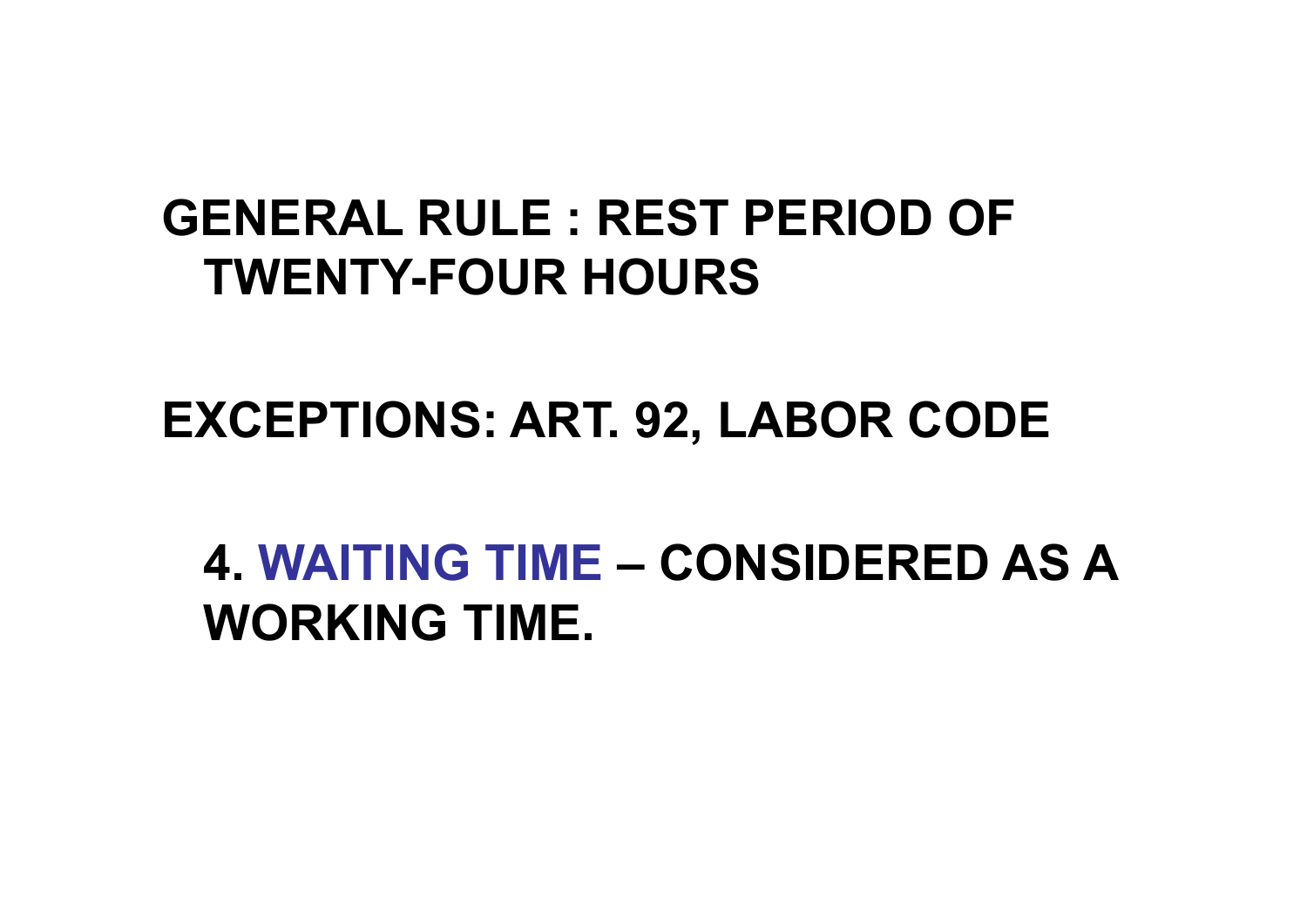#### **5. LEAVES – MANDATED LEAVES:**

# **(5.a) SERVICE INCENTIVE LEAVE – HAS RENDERED 1 YEAR OF SERVICE, LEAVE OF FIVE (5) DAYS WITH PAY. COMMUTABLE TO MONEY EQUIVA-LENT IF NOT USED**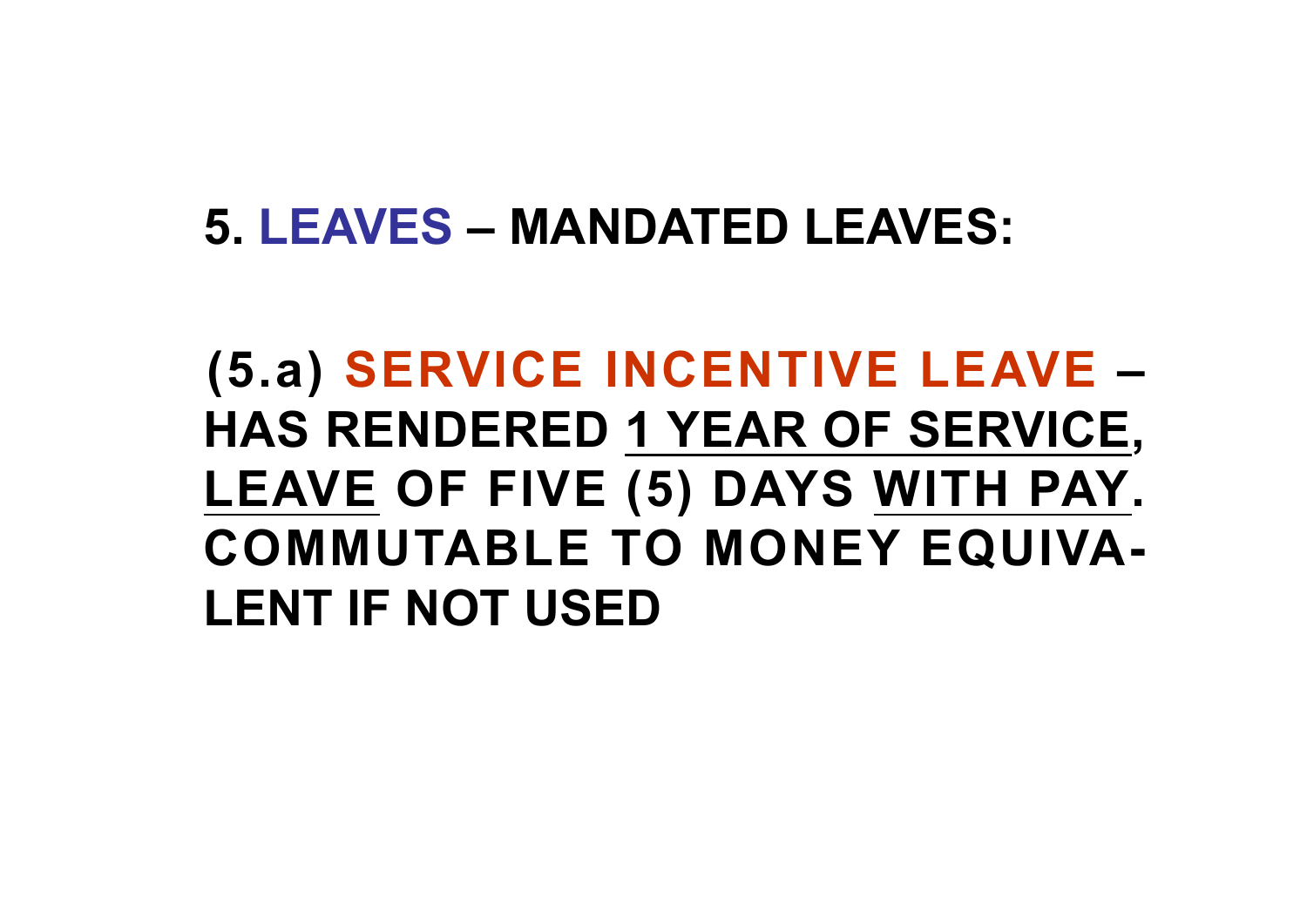**(5.b) MATERNITY LEAVE – ART. 133. WOMAN EMPLOYEE WHO HAS REN-DERED SERVICE FOR AT LEAST 6 MONTHS FOR THE LAST 12 MONTHS. LEAVE IS 2 WKS. BEFORE EXPECTED DELIVERY AND 4 WKS. AFTER NORMAL DELIVERY. APPLICABLE TO MARRIED OR UNMARRRIED AND HER FIRST 4 DELIVERIES.(amended by Social Security Law )**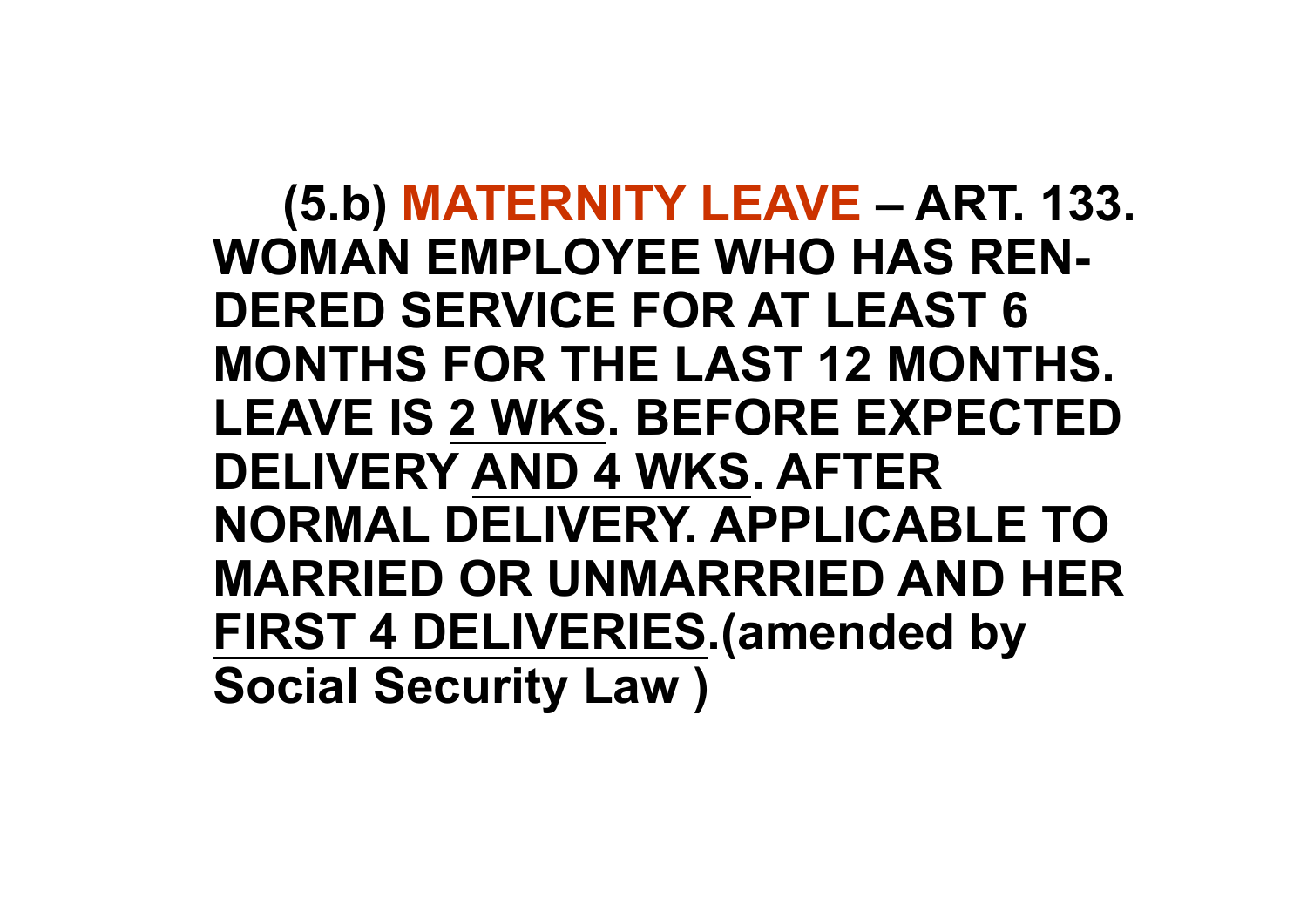# **SEC 14-A.- FEMALE EMPLOYEE WHO HAS PAID 3 MONTHLY CONTRIBUTION, I N T H E 1 2 M O N T H P E R I O D I M M E D I AT E LY P R E C E D I N G T H E SEMESTER OF CHILD BIRTH OR MISCARRIAGE – 100% AVE. SALARY CREDIT FOR 60 DAYS – NORMAL.**

**CAESARIAN – 78 DAYS (SS Law).**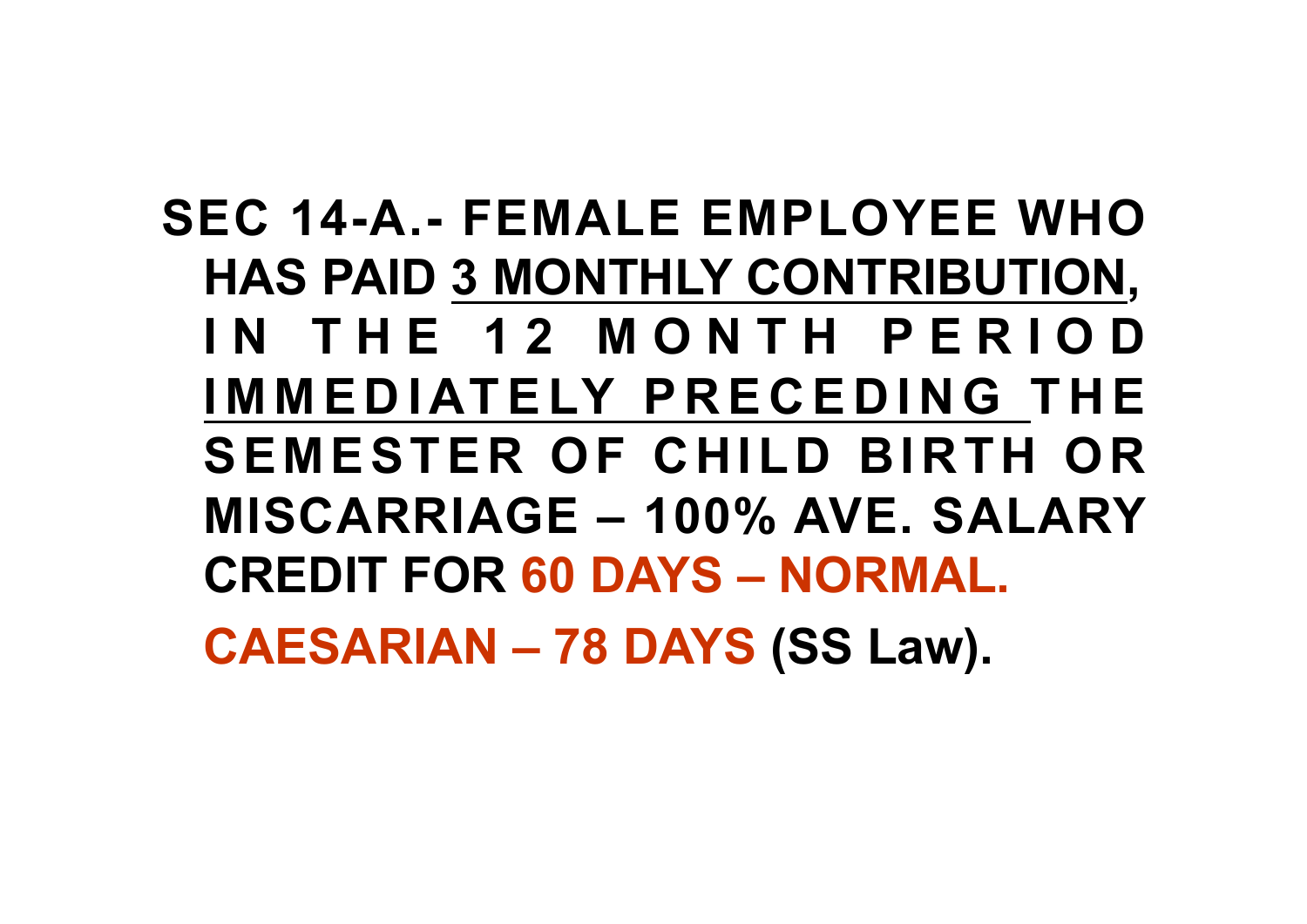**(5.C) PATERNITY LEAVE – RA NO. 8187- M A R R I E D M A L E E M P L O Y E E COHABITING W/ SPOUSE IS ENTITLED TO 7 DAYS LEAVE W/ PAY. PURPOSE IS TO LEND SUPPORT TO WIFE. AVAILABLE FOR FIRST 4 DELIVERIES**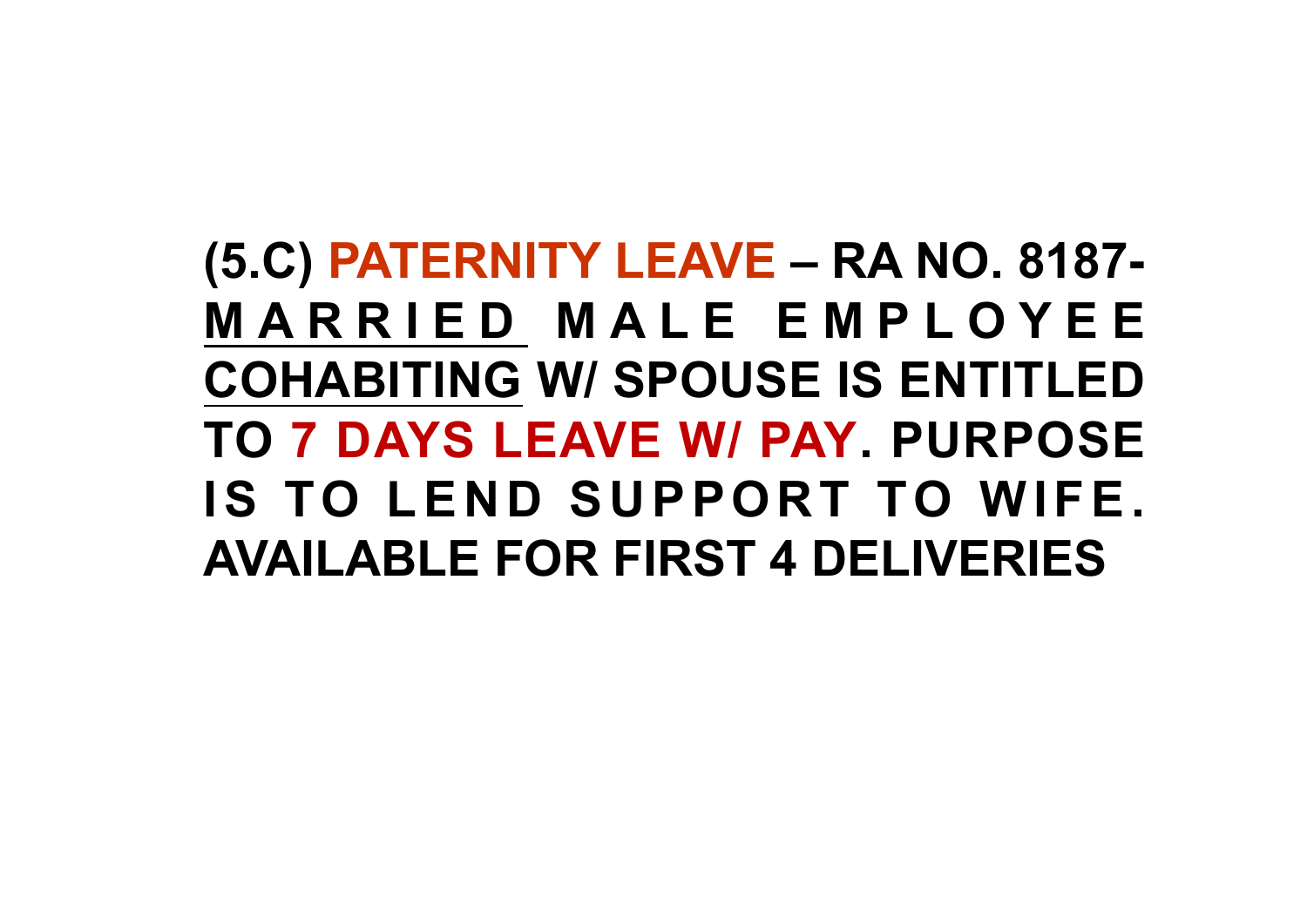# **(5.d) SOLO PARENT LEAVE – RA NO. 8972.SOLO PARENT WHO HAS R E N D E R E D O N E Y R . S E R V I C E ENTITLED TO 7 DAYS LEAVE WITH PAY EVERY YEAR. ENJOYS A FLEXIBLE WORK SCHEDULE.**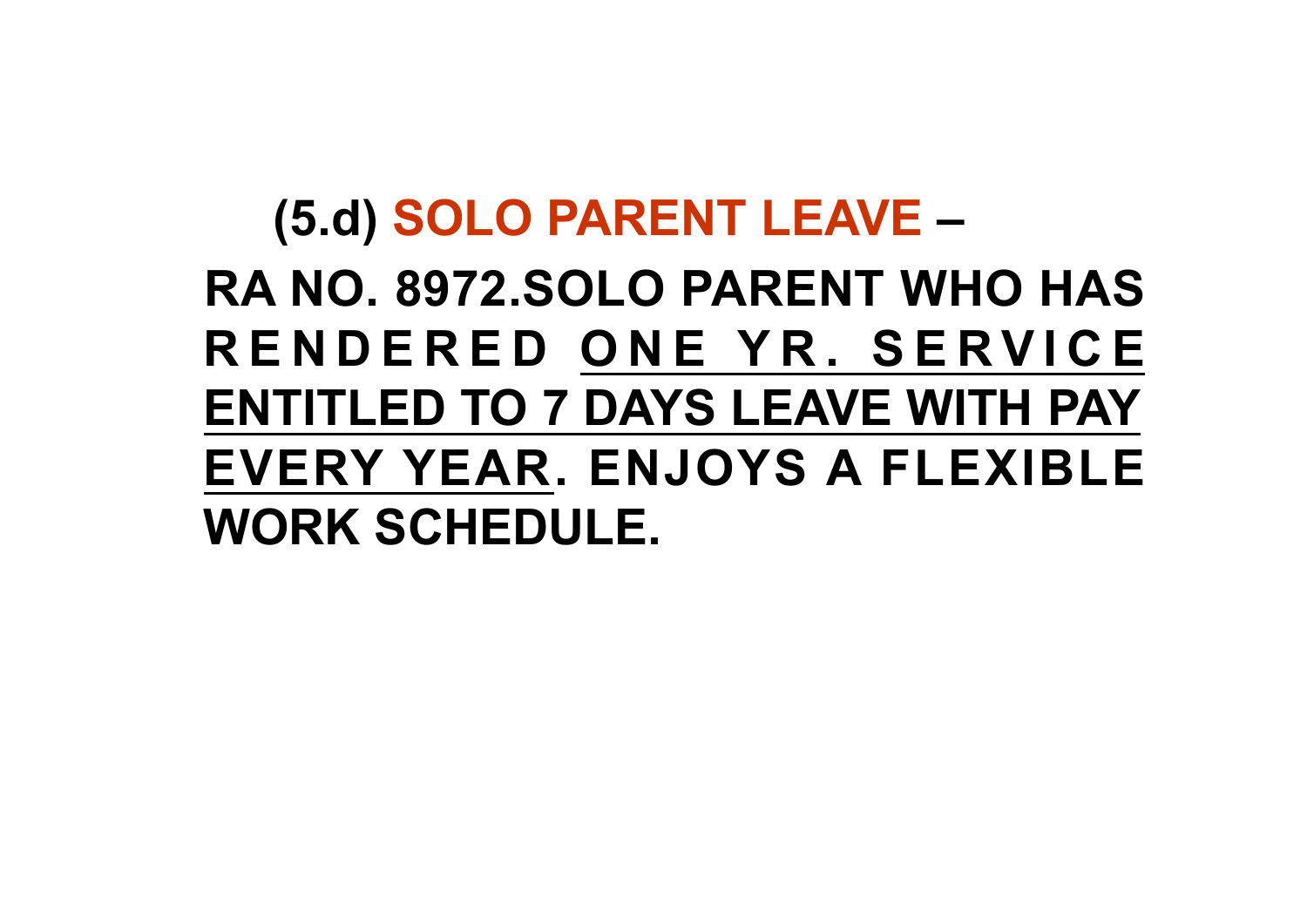**B. WAGES – REMUNERATION, MOST IMPORTANT MEANS FOR ACHIEVING JUSTICE IN WORK RELATIONSHIP. JUST WAGE IS THE LEGITIMATE FRUIT OF WORK. THEY COMMIT GRAVE INJUSTICE WHO REFUSE TO PAY A JUST WAGE.**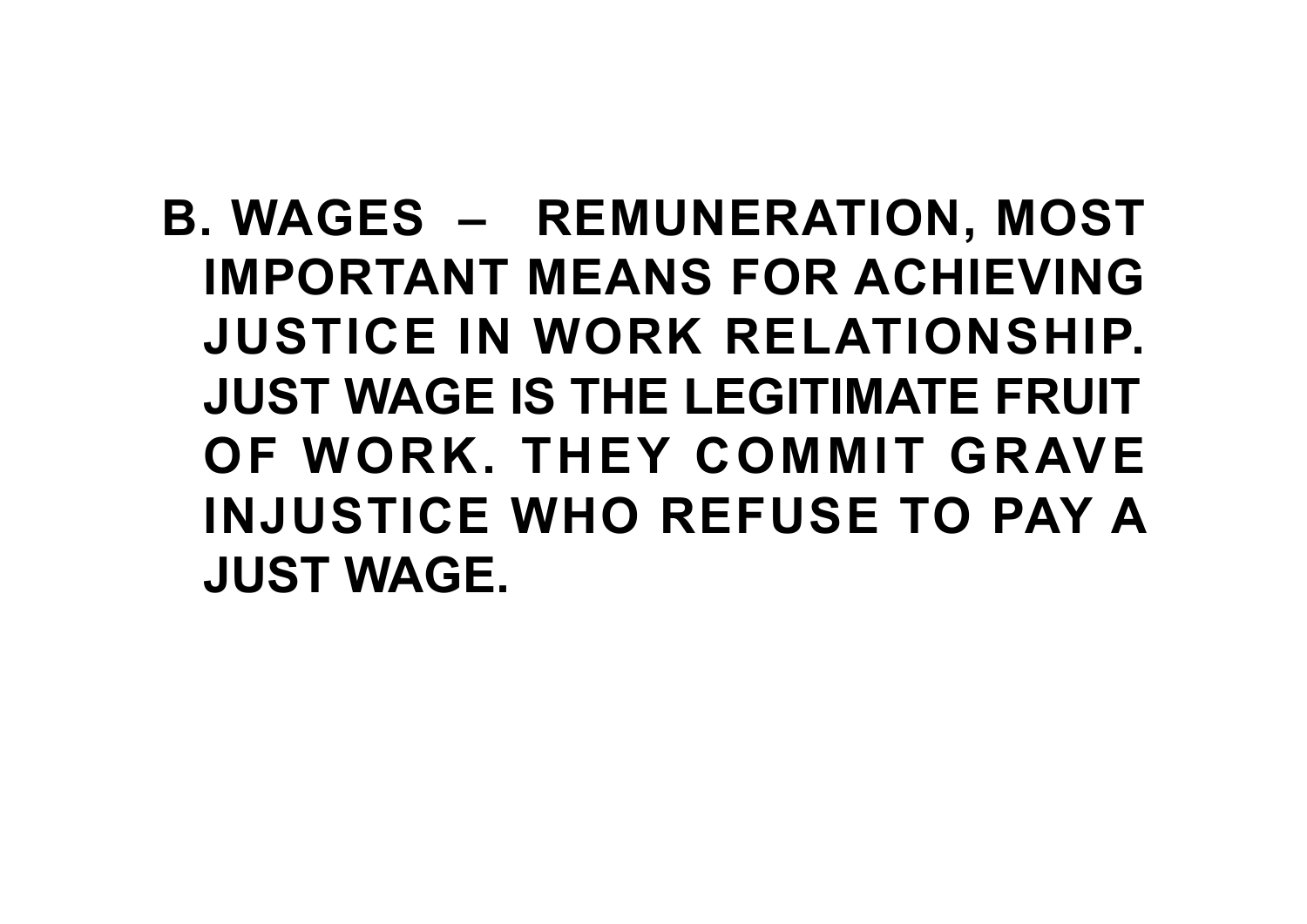**SALARY IS THE INSTRUMENT THAT PERMITS THE LABORER TO GAIN ACCESS TO GOODS OF THE EARTH – THE PRINCIPLE OF UNIVERSAL DESTINATION OF GOODS (CSDC # 171-184).** 

**TO GUARANTEE LABORER'S RIGHT TO A LIVING WAGE, R.A. ACT NO. 6727, "WAGE RATIONALIZATION ACT" WAS ENACTED.**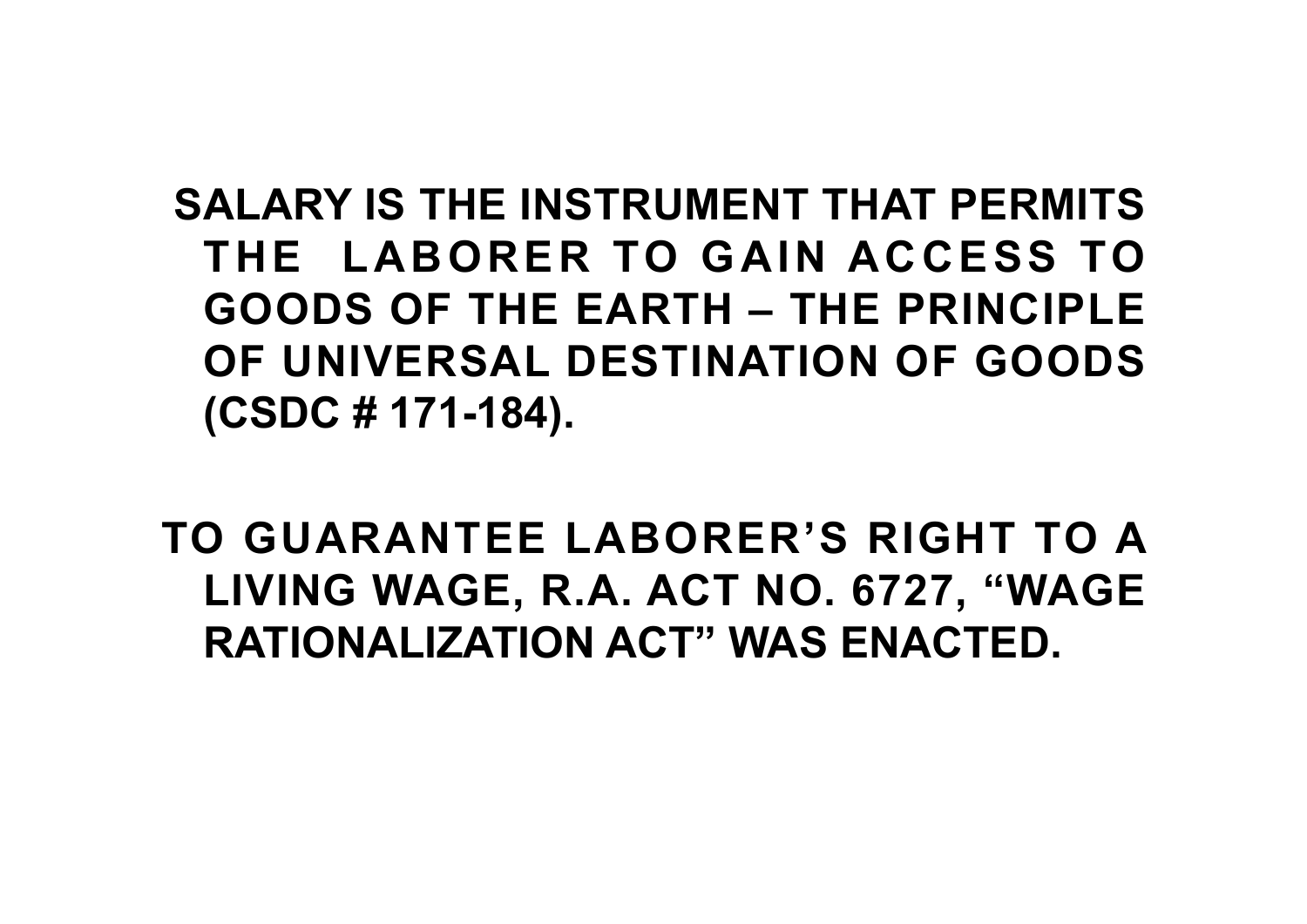#### **RA NO. 9504 – EXEMPTS MINIMUM WAGE EARNERS FROM INCOME TAX.**

**C. WAGE AUGMENTATION (1) OVERTIME PAY**

**(2) PREMIUM PAY**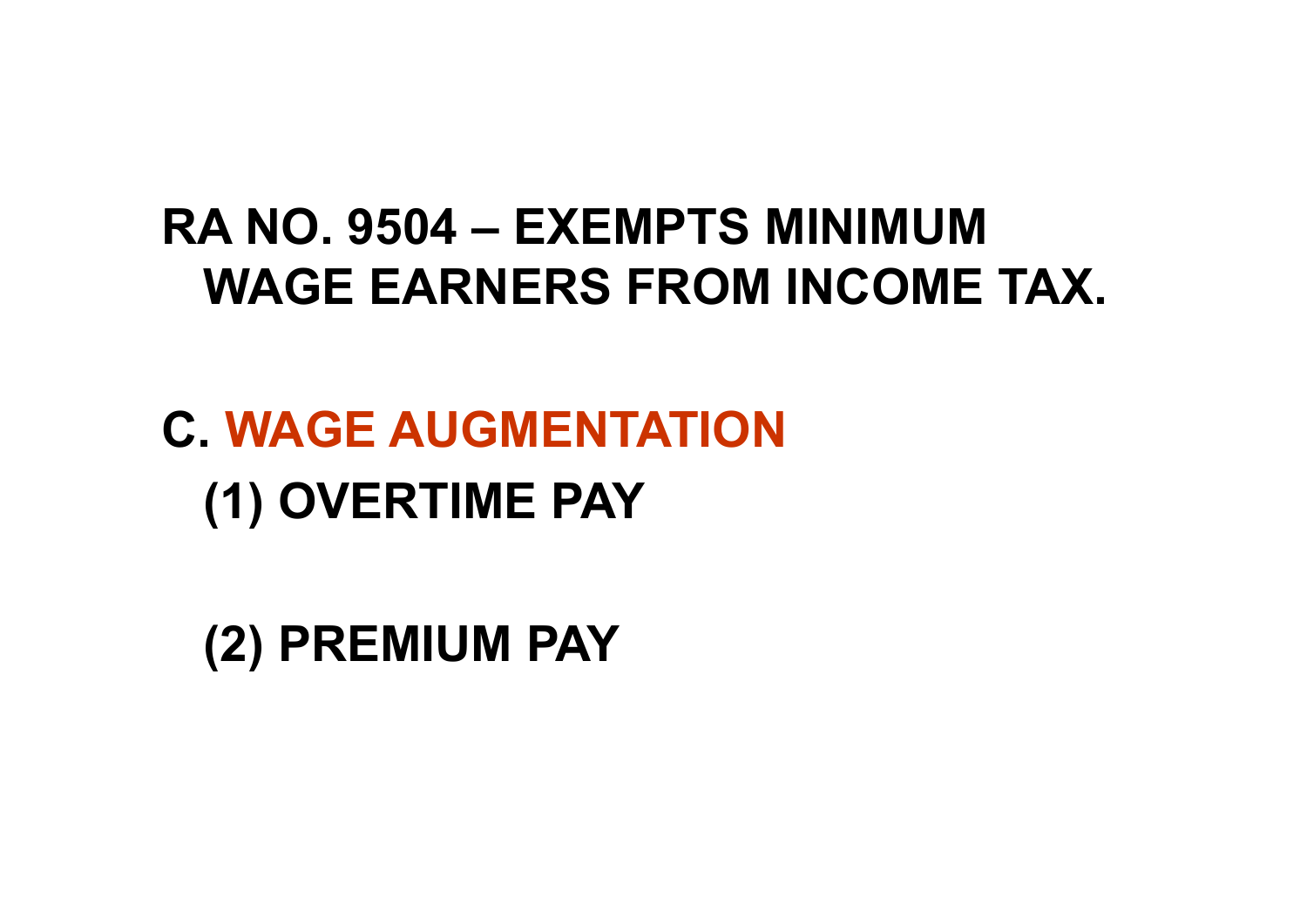## **(6) BONUSES**

### **(5) THIRTEENTH MONTH PAY**

# **(4) NIGHT SHIFT DIFFERENTIAL**

### **(3) HOLIDAY PAY**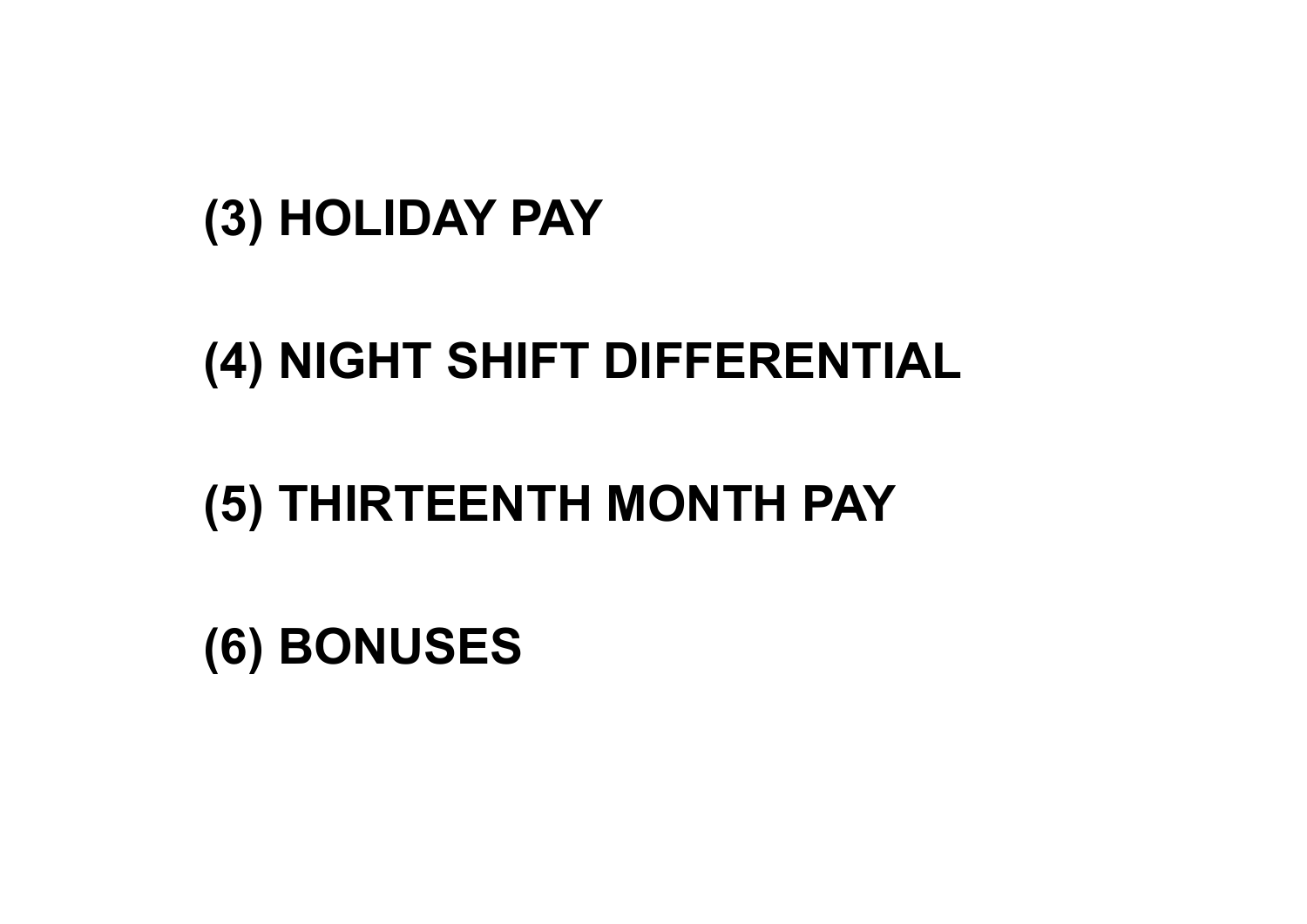## **NOTE: PROHIBITION AGAINST NON-DIMINUTION OF BENEFITS (ART. 1OO, LABOR CODE)**

### **D. MANDATED BENEFITS:**

**(1) SOCIAL SECURITY SYSTEM**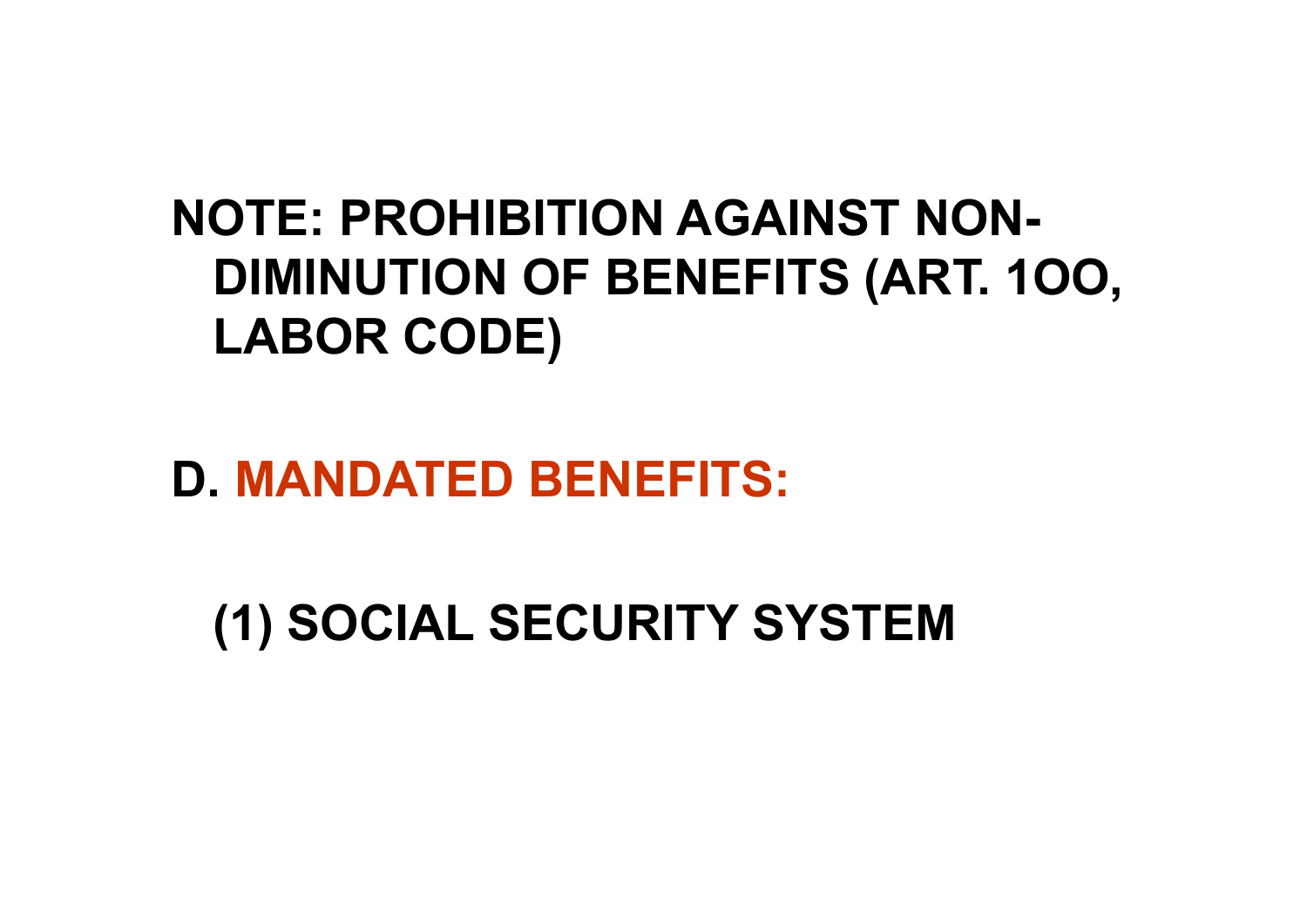# **C O M P U L S O RY F O R A L L P R I VAT E SECTOR EMPLOYEES NOT OVER 60 YRS. OLD.**

# **-SHALL TAKE EFFECT ON FIRST DAY OF EMPLOYMENT, PROBATIONARY OR REGULAR.**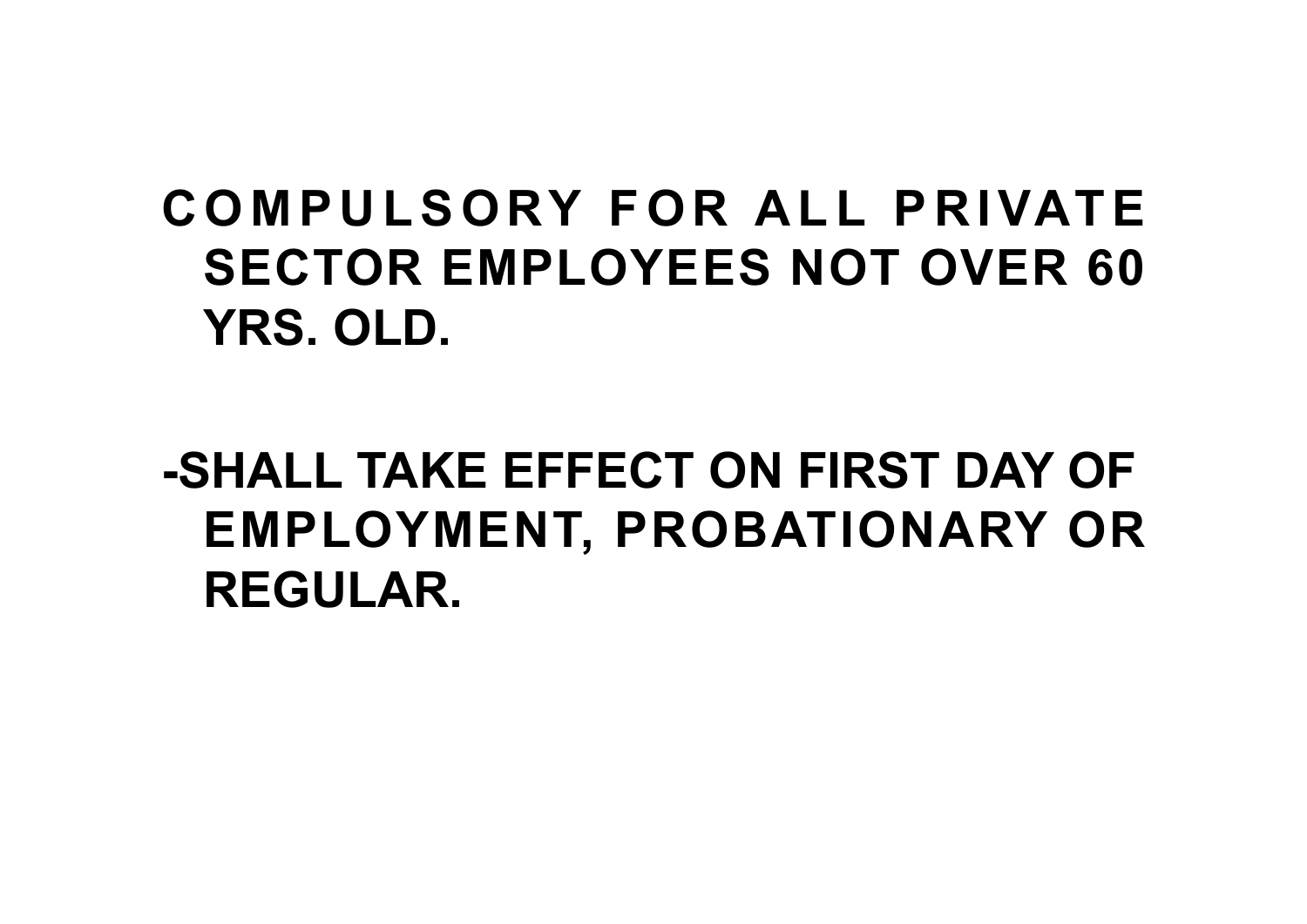#### **(2) PHIL HEALTH COMPULSORY FOR ALL EMPLOYEES.**

**(3) PAG-IBIG- AFFORDABLE HOUSING LOANS**

**- SAVINGS – RIGHT TO WITHDRAW TOTAL ACCUMULATED VALUE OF CONTRIBUTIONS AFTER 10TH/15TH YR OF MEMBERSHIP (SEC. 6,PD 1752, AS AMENDED)**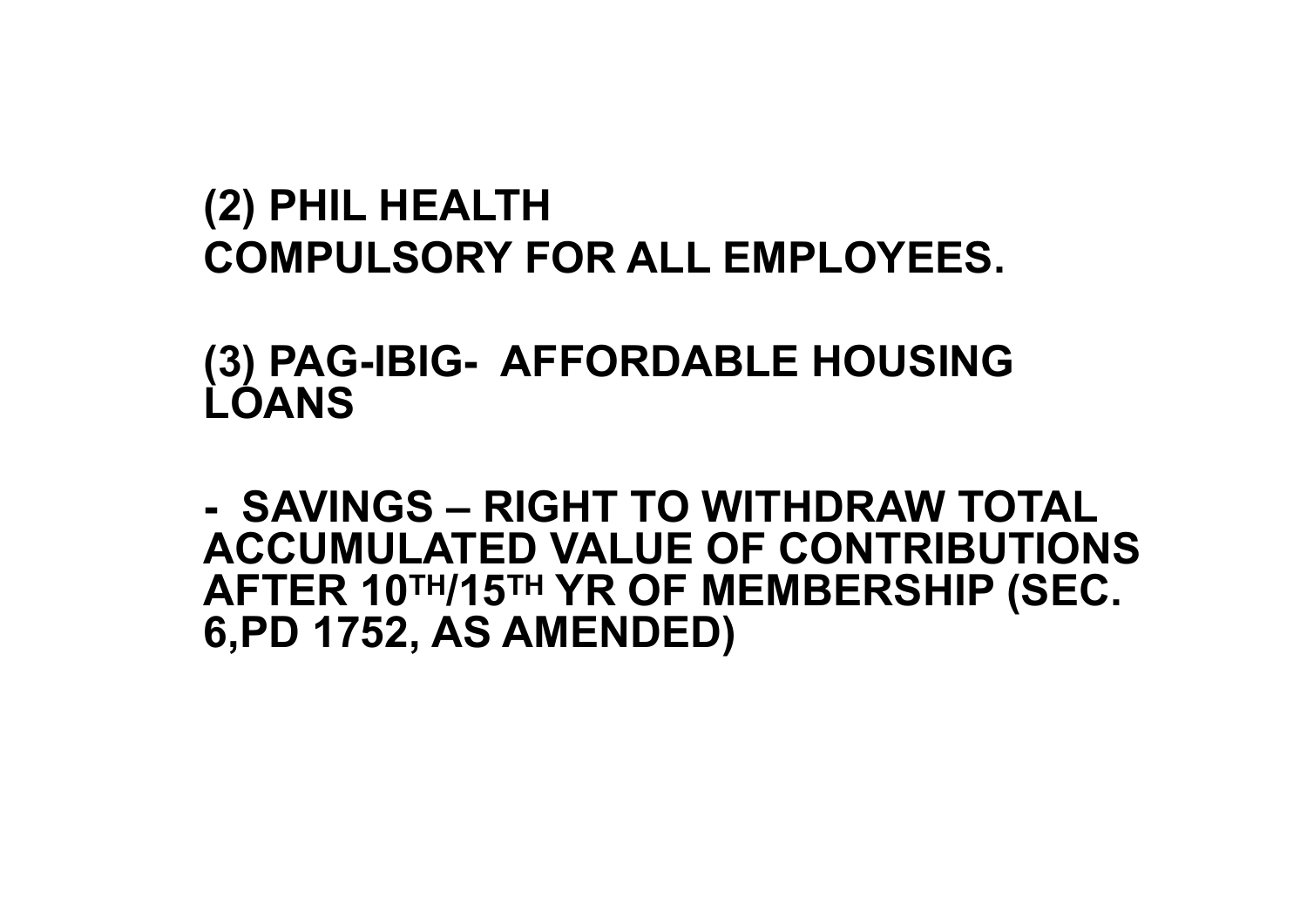### **(4) RETIREMENT- ART 287, LABOR CODE, AMENDED BY RA 7641**

- **60 YRS. BUT NOT BEYOND 65 YRS. OLD, COMPULSORY RETIREMENT**
- **RETIREMENT PAY = ½ MONTH SALARY PER YEAR OF SERVICE**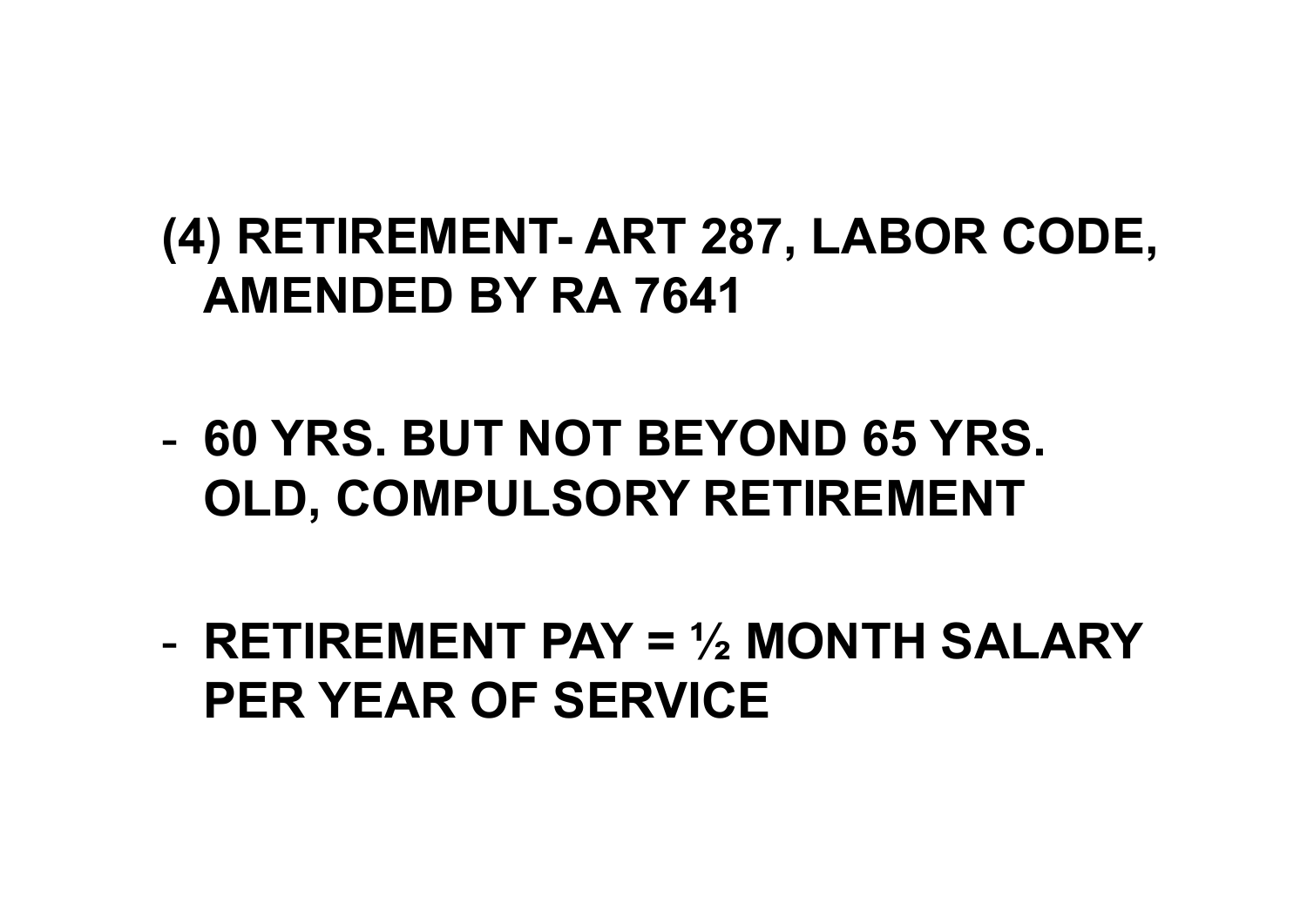# *CAPITOL WIRELESS VS. CONFESSOR***, G.R. NO. 117174, NOV. 13, 1996 - ½ MONTH SALARY MEANS 22.5 DAYS; 15 DAYS PLUS CASH EQUIVALENT OF 5 DAYS SERVICE INCENTIVE LEAVE.**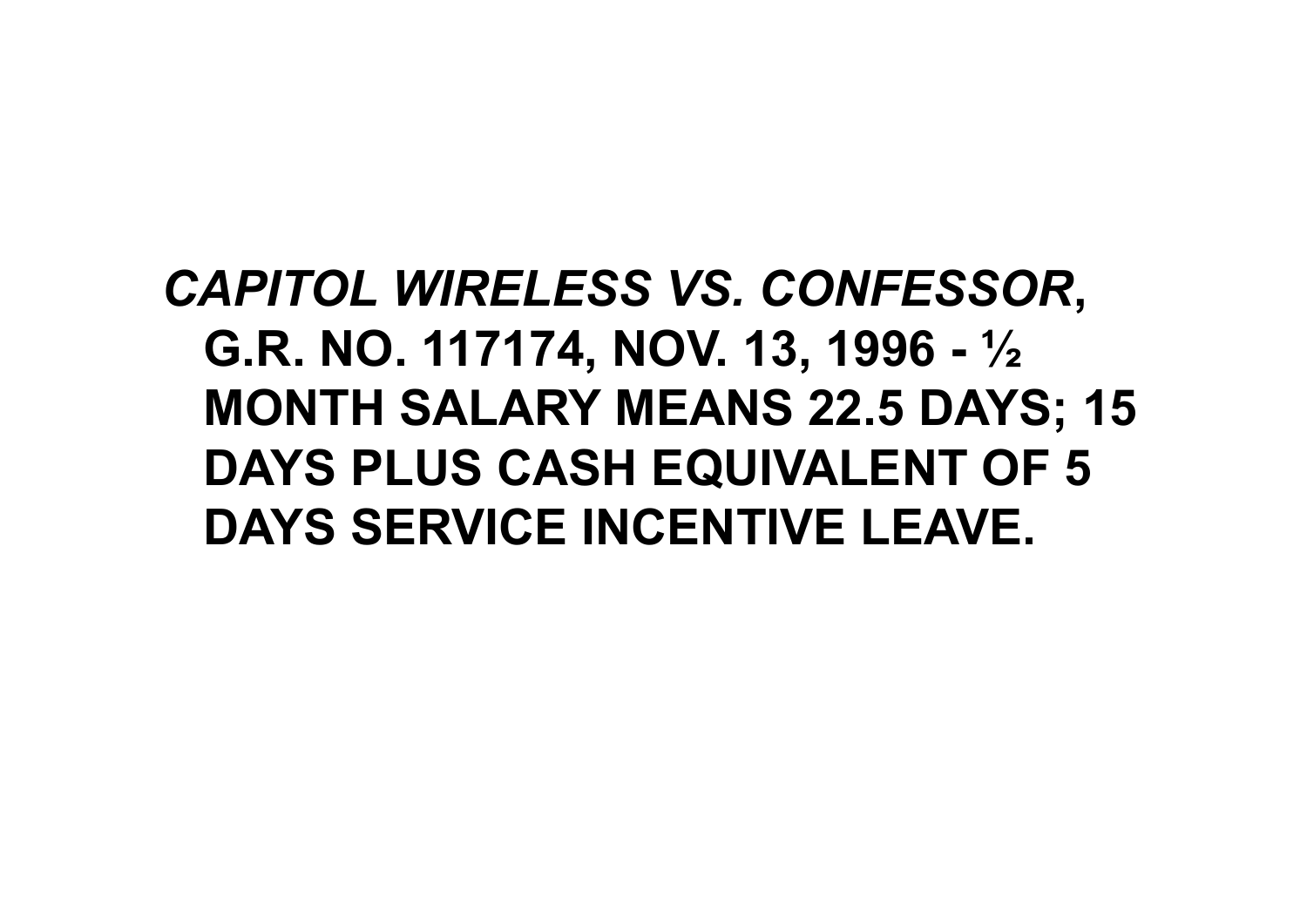#### **E. SECURITY OF TENURE – ART. 279, LABOR CODE.**

**SEC. 1, ART. III, 1987 CONSTITUTION – "NO PERSON SHALL BE DEPRIVED OF LIFE, LIBERTY OR PROPERTY WITHOUT DUE PROCESS OF LAW."**

**WORK IS A PROPERTY RIGHT.**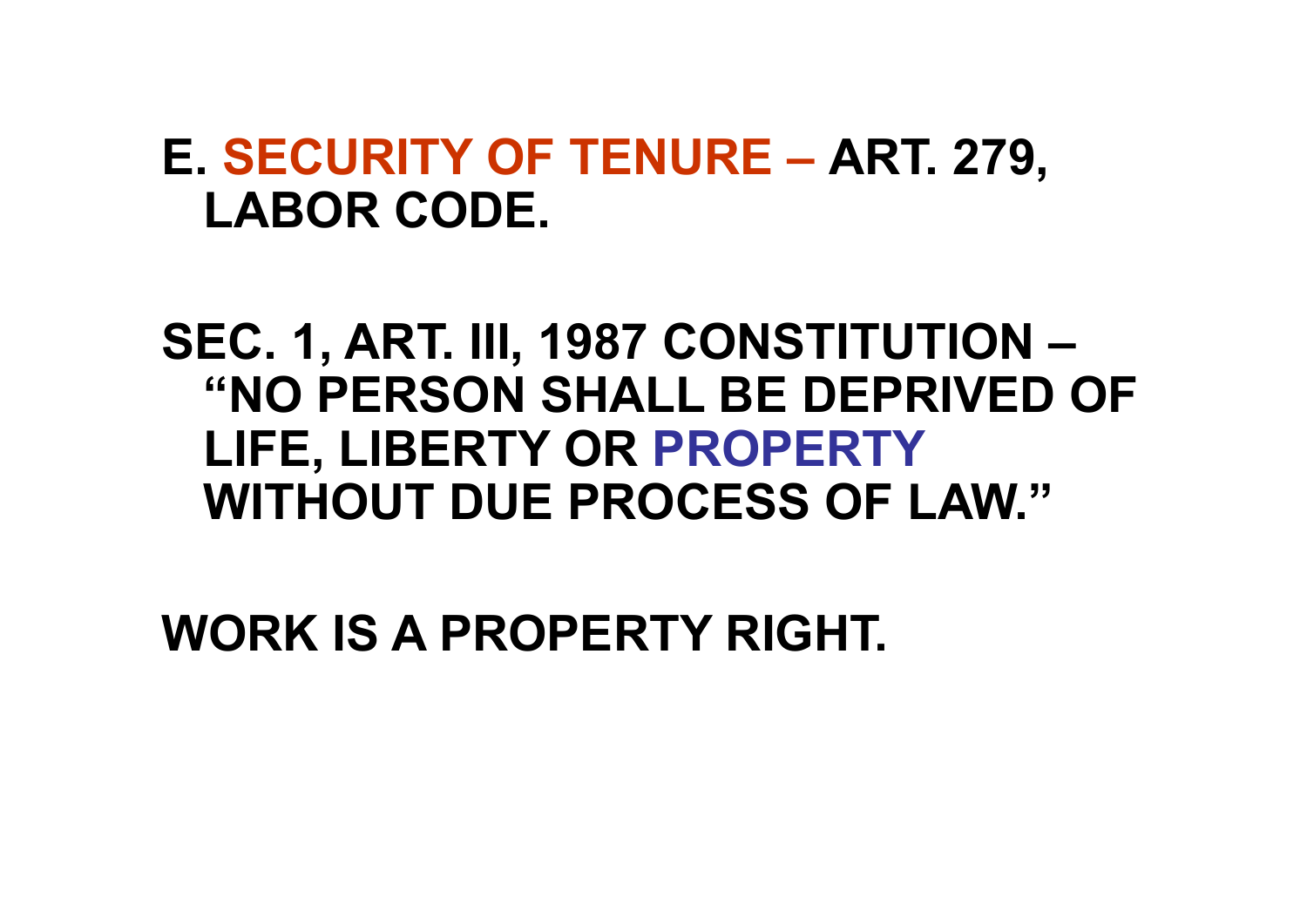**POST- EMPLOYMENT**

#### **MANAGEMENT PREROGATIVE**

**xx TO DISCIPLINE AND/OR DISMISS ERRING EMPLOYEES**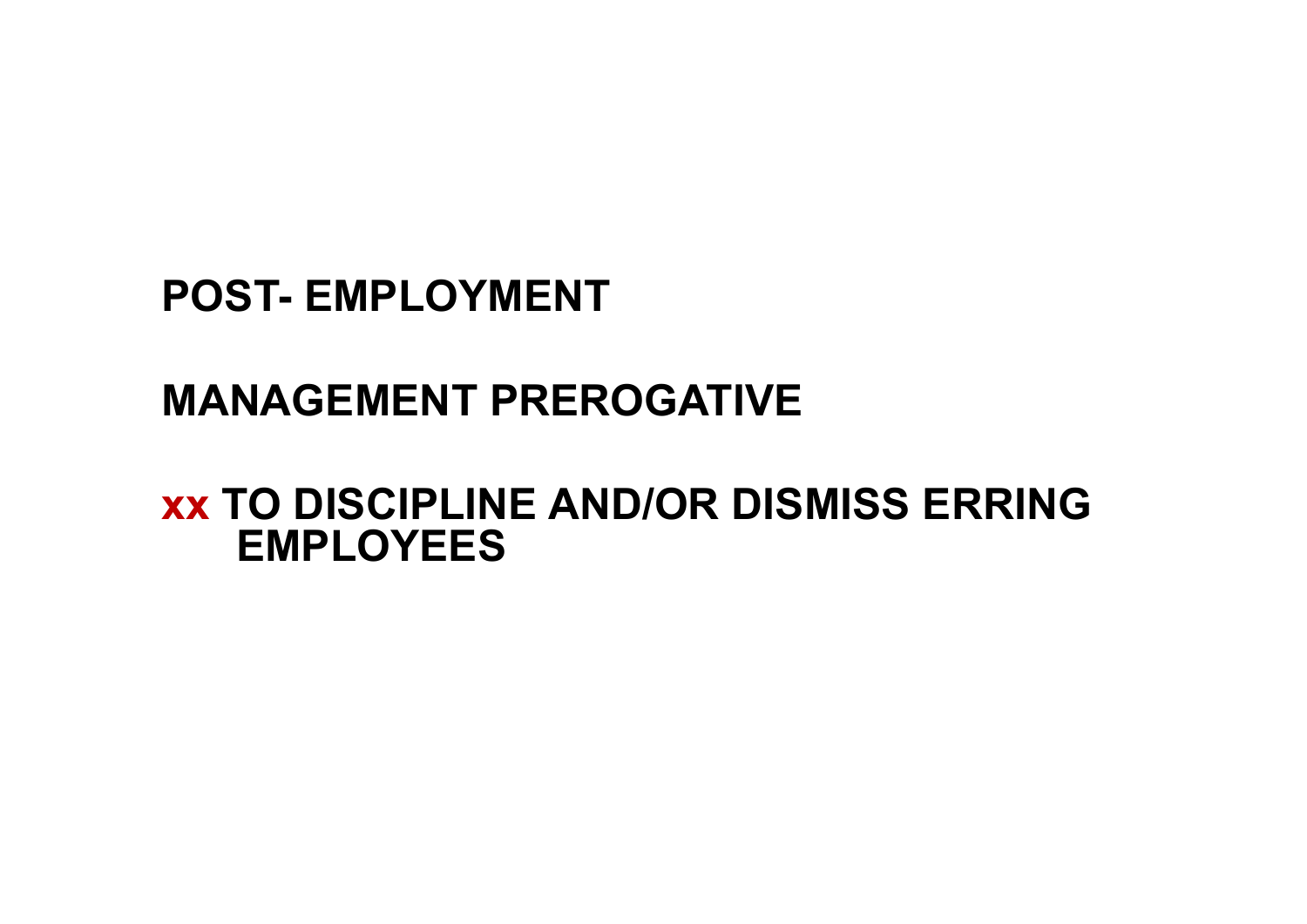# **JUST CAUSES FOR TERMINATION;**

- **1. SERIOUS MISCONDUCT OR WILLFUL DISOBEDIENCE;**
- **2. GROSS OR HABITUAL NEGLECT OF DUTIES;**
- **3. FRAUD OR WILLFUL BREACH OF TRUST;**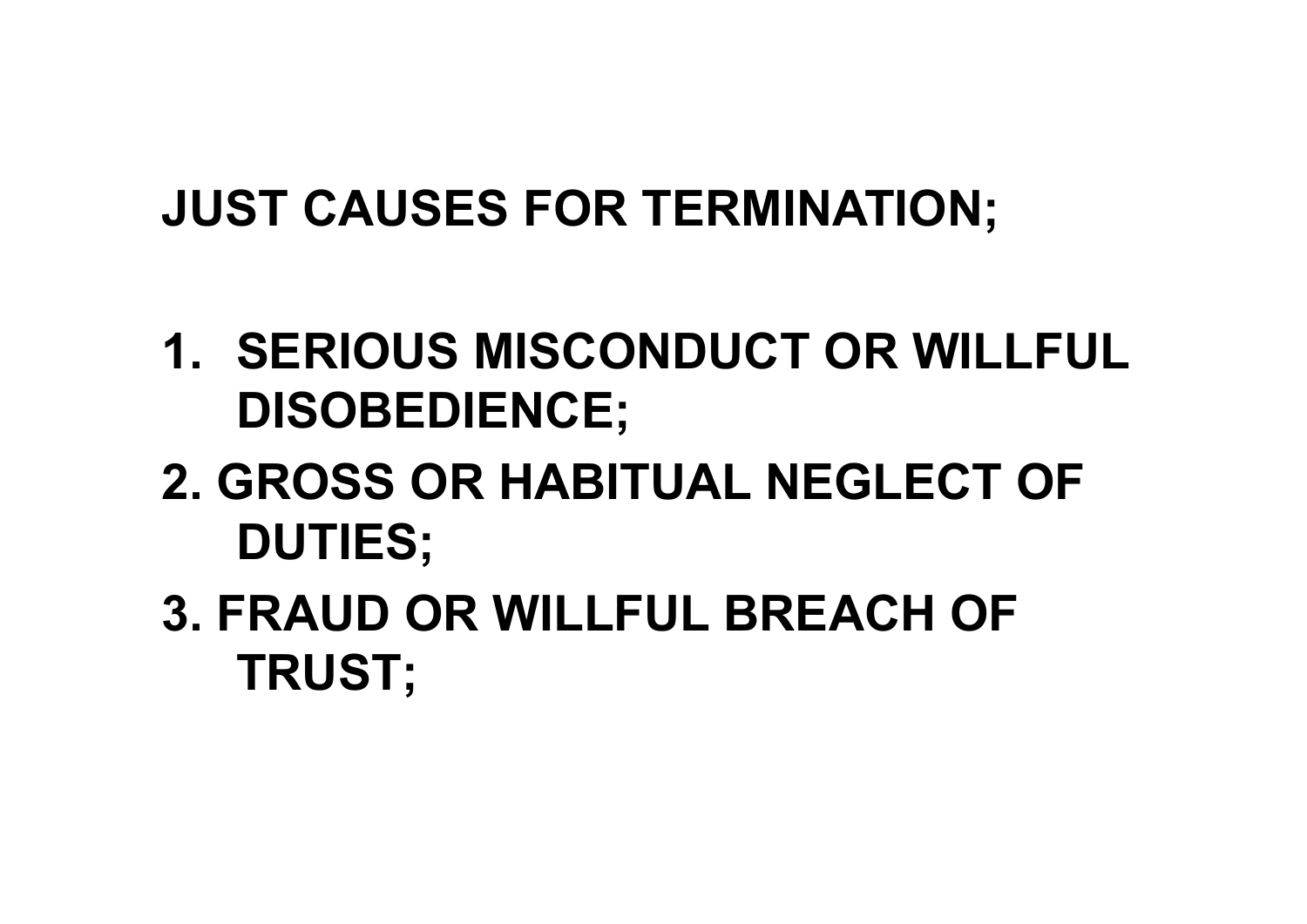# **4. COMMISSION OF CRIME AGAINST EMPLOYER OR IMMEDIATE MEMBER OF FAMILY OR REPRESENTATIVE;**

**5. ANALOGOUS CAUSES.**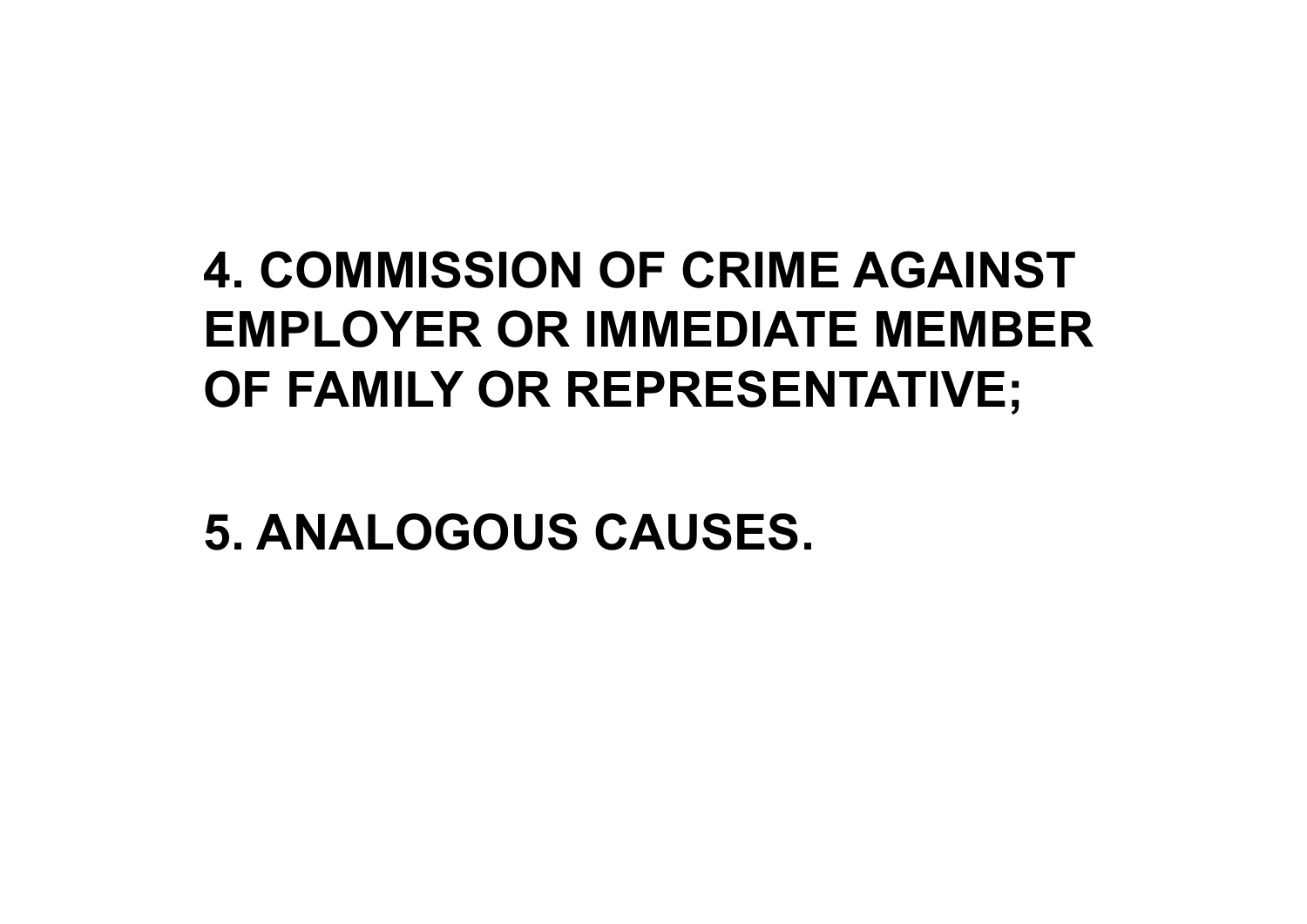## **AUTHORIZED CAUSES:**

- **1. INSTALLATION OF LABOR SAVING DEVICE;**
- **2. REDUNDANCY;**
- **3. RETRENCHMENT;**
- **4. DISEASE**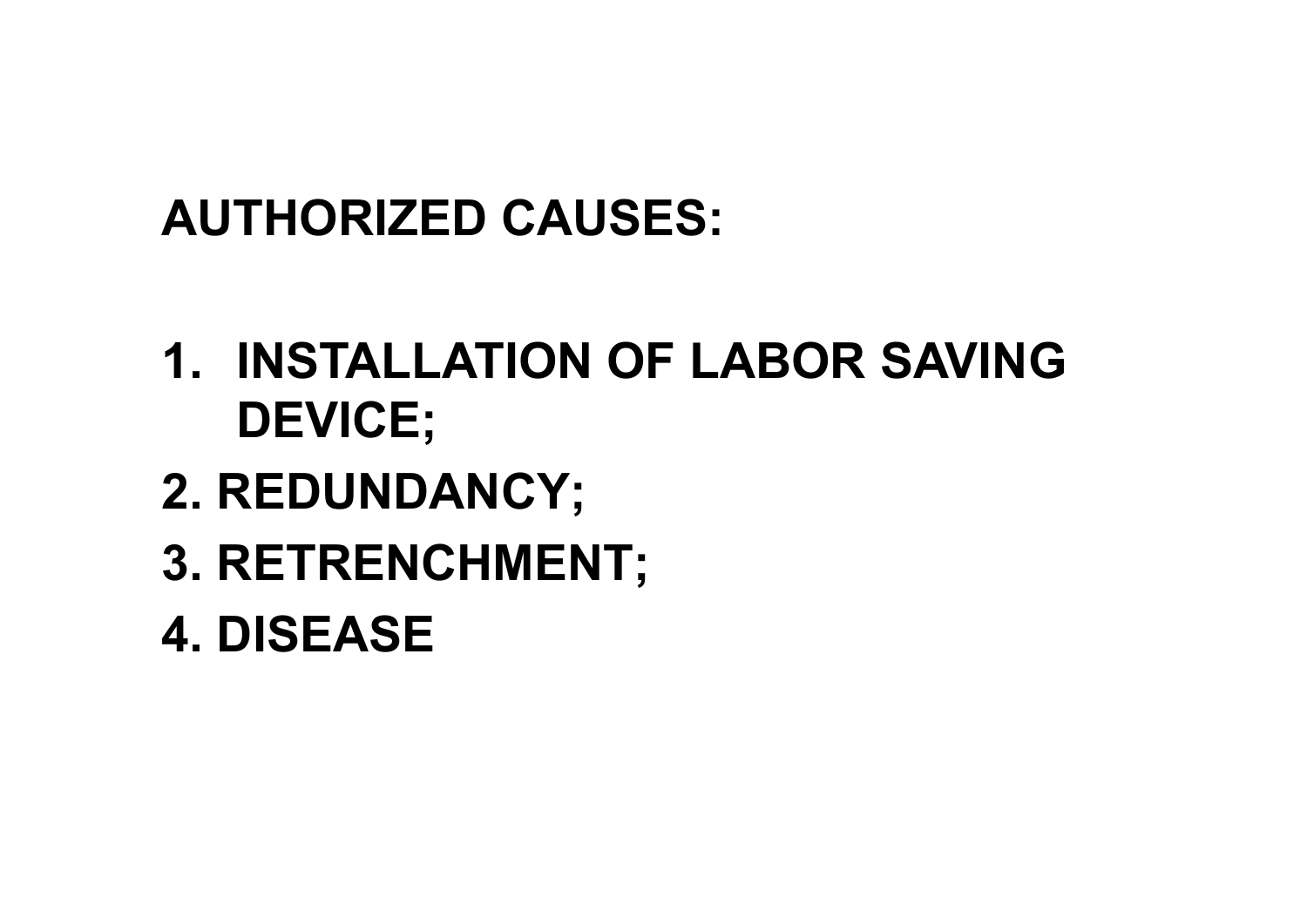#### **NOTE: EMPLOYEE ENTITLED TO SEPARATION PAY EQUIVALENT TO 1 MONTH FOR EVERY YEAR OF SERVICE OR ½ MONTH PAY FOR EVRY YEAR OF SERVICE, WHICHEVER IS HIGHER (ART. 283, LABOR CODE).**

**NOTE: TWO NOTICE RULE MANDATORY**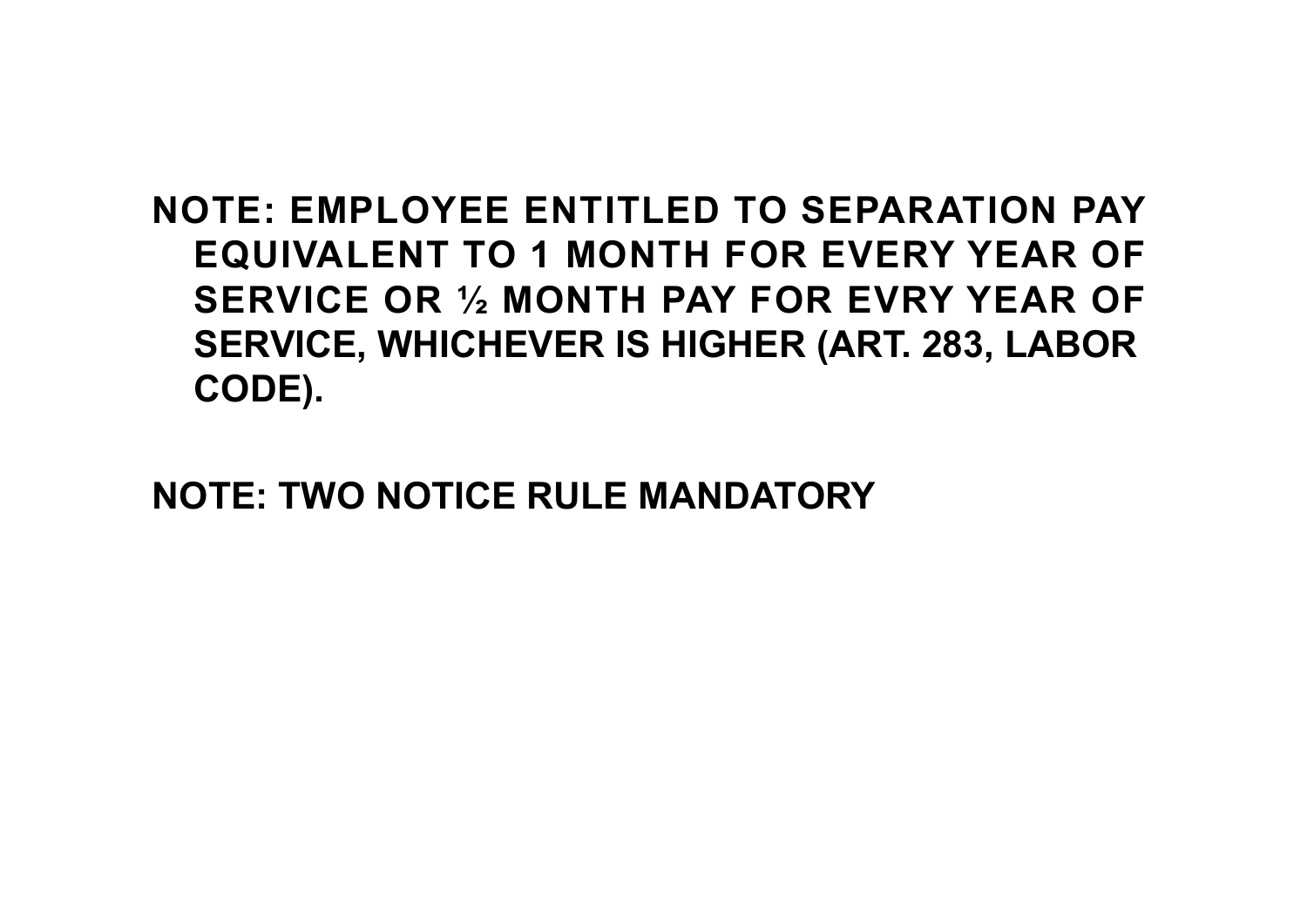#### **ACTUAL CASES:**

- **1.) CONSTRUCTIVE DISMISSAL AFTER FILING RESIGNATION LETTER**
- **2.) PROBATIONARY PERIOD WITHOUT BEING REGULARIZED**
- **3.) INCOMPETENCE BUT WITH ENDORSEMENT BY PRIEST**
- **4.) TERMINATION ON THE GROUND OF IMMORALITY**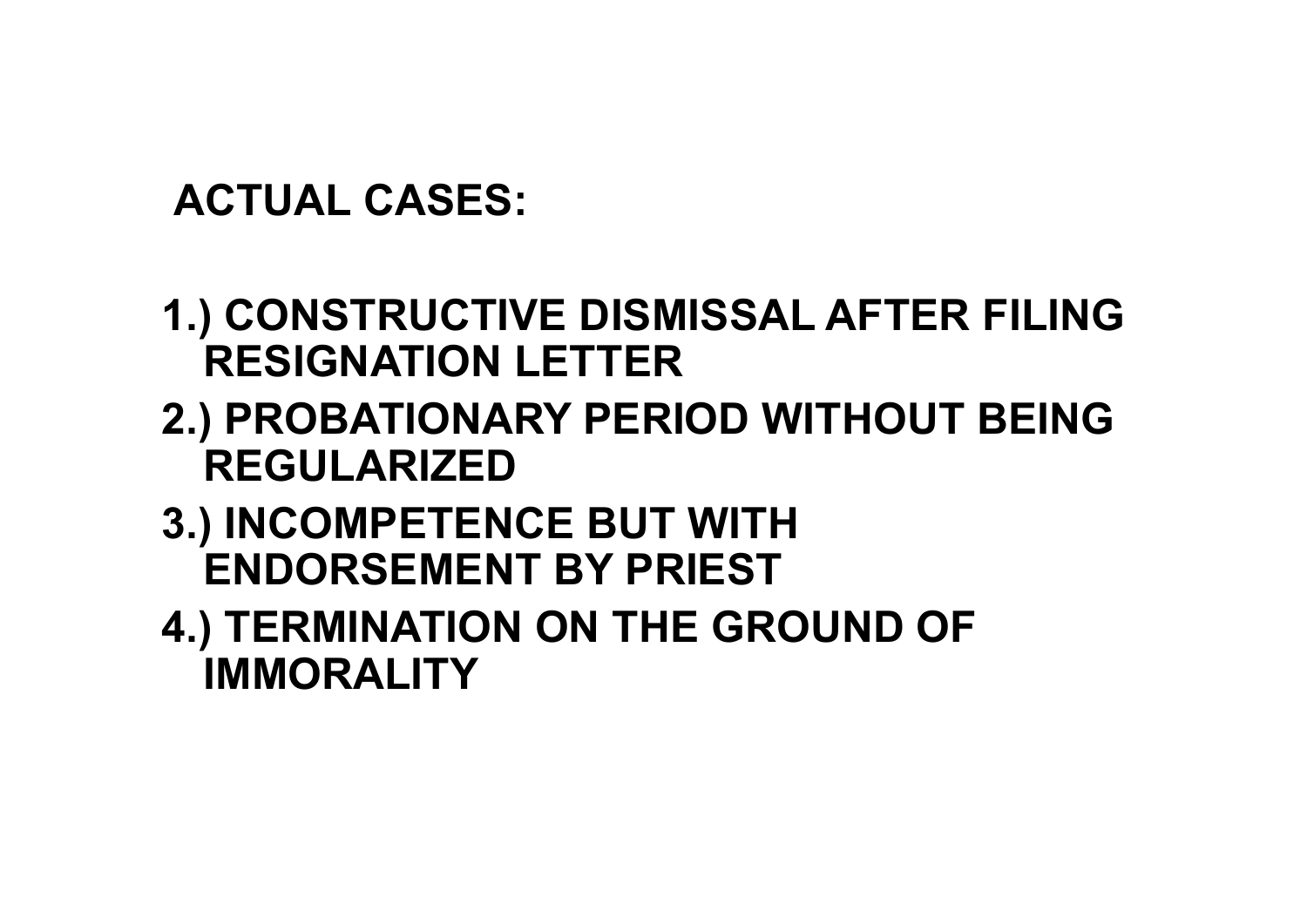**SUPREME COURT CASES:**

**1.SAN FELIPE NERI SCHOOL OF MANDALUYONG, INC., ET AL VS. NLRC, ET AL, G.R. No. 78350 September 11, 1991.**

**2. FUNGO VS. LOURDES SCHOOL, G.R. No. 152531, JULY 27, 2007**

**3. COLEGIO DE SAN JUAN DE LETRAN VS. DELA ROSA-MERIS, G.R. No. 178837, September 1, 2014** 

**4. NATIONAL LABOR RELATIONS COMMISSION, ST. JUDE CATHOLIC SCHOOL,ET AL. VS. MA. BERNADETTE S. SALGARINO, G.R. No. 164376, July 31, 2006,**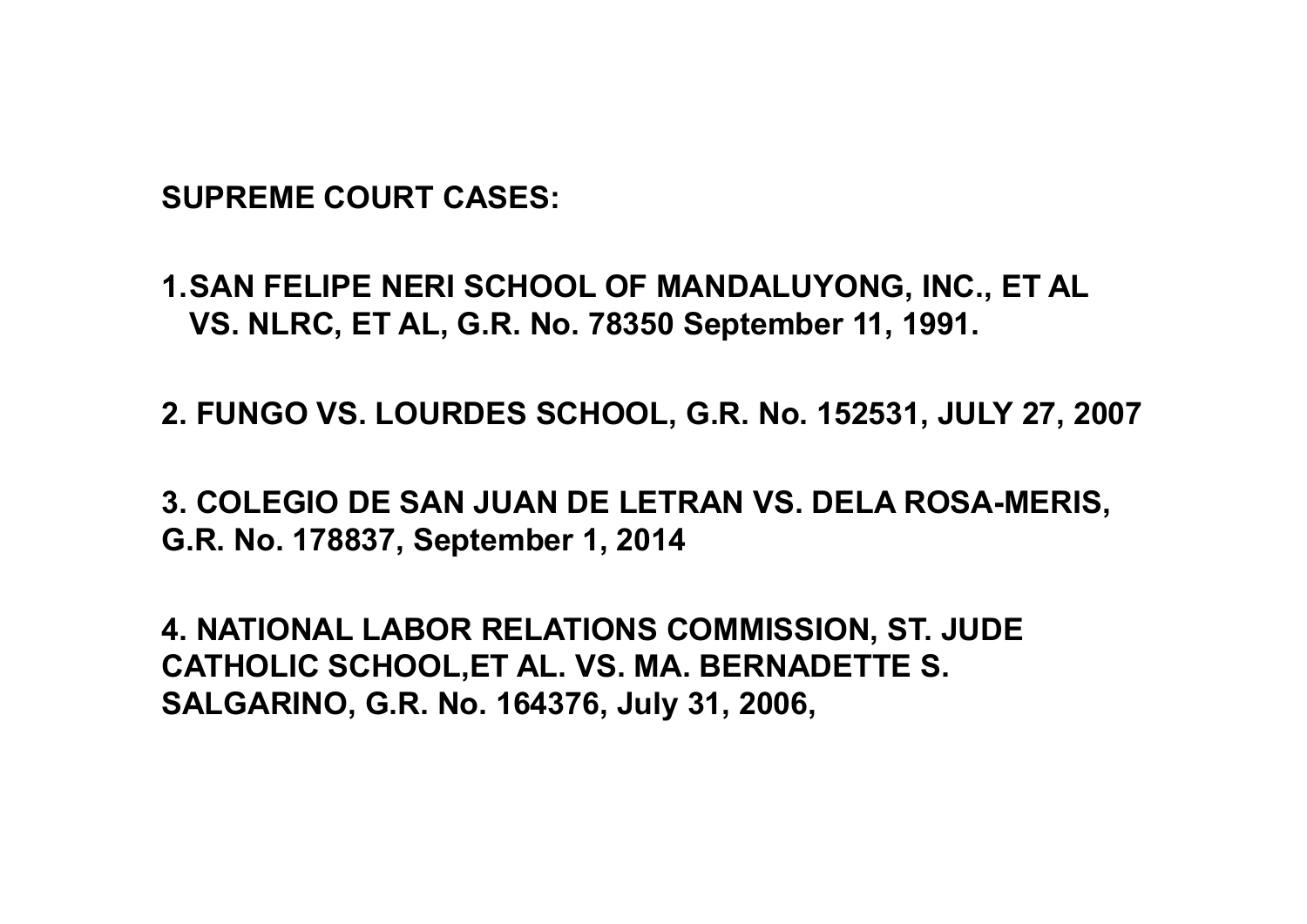## **CONCLUSION**

**REFLECT TO THE THEME OF THE SUMMIT: "NURTURING HUMAN CAPITAL IN MAPSA"** 

- **ETYMOLOGICAL DEFINITION OF NURTURE -breeding, upbringing,"**
- **from Old French** *norture***,** *nourreture*
- **"food, nourishment; education, training,"**
- **from Latin** *nutritia* **"a nursing, suckling," from Latin** *nutrire* **"to nourish, suckle" (see nourish).**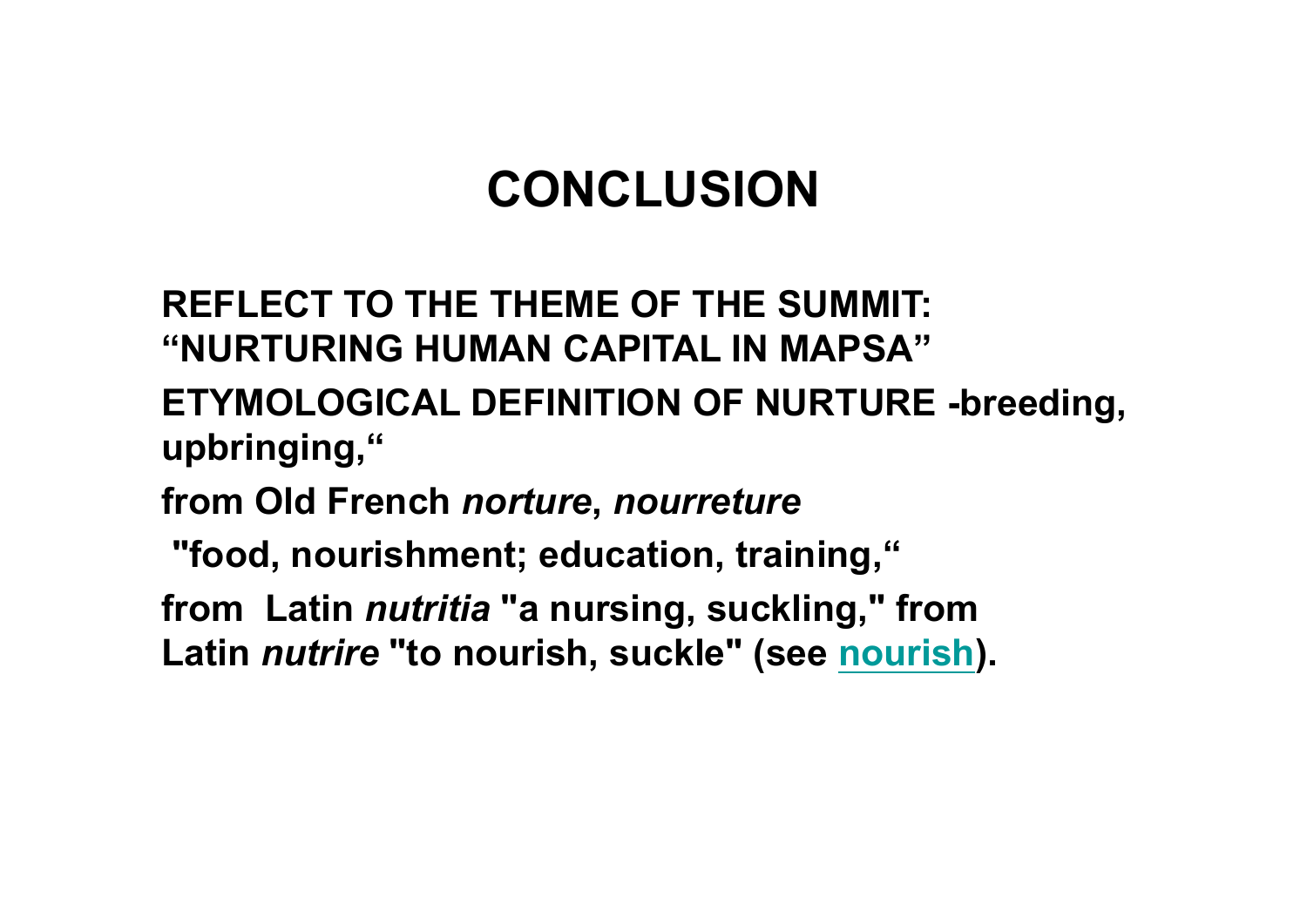• **MAPSA - AN ASSOCIATION OF CATHOLIC SCHOOLS AND AS SUCH PLAYS A VITAL ROLE IN NURTURING/NOURISHING, FEEDING HUMAN CAPITAL IN ACCORDANCE WITH THE DIFFERENT ENCYCLICALS ISSUED BY THE ROMAN CATHOLIC CHURCH LIKE "RERUM NOVARUM" (CONDITION OF LABOR) BY POPE LEO XIII, "QUADRAGESIMO ANNO" (RECONSTRUCTION OF SOCIAL ORDER) OF**  POPE PIUS XI, "MATER ET MAGISTRA" **(CHRISTIANITY AND SOCIAL PROGRESS) OF POPE JOHN XXIII AND LABOREM EXERCENS (ON HUMAN WORK) BY POPE JOHN PAUL II**.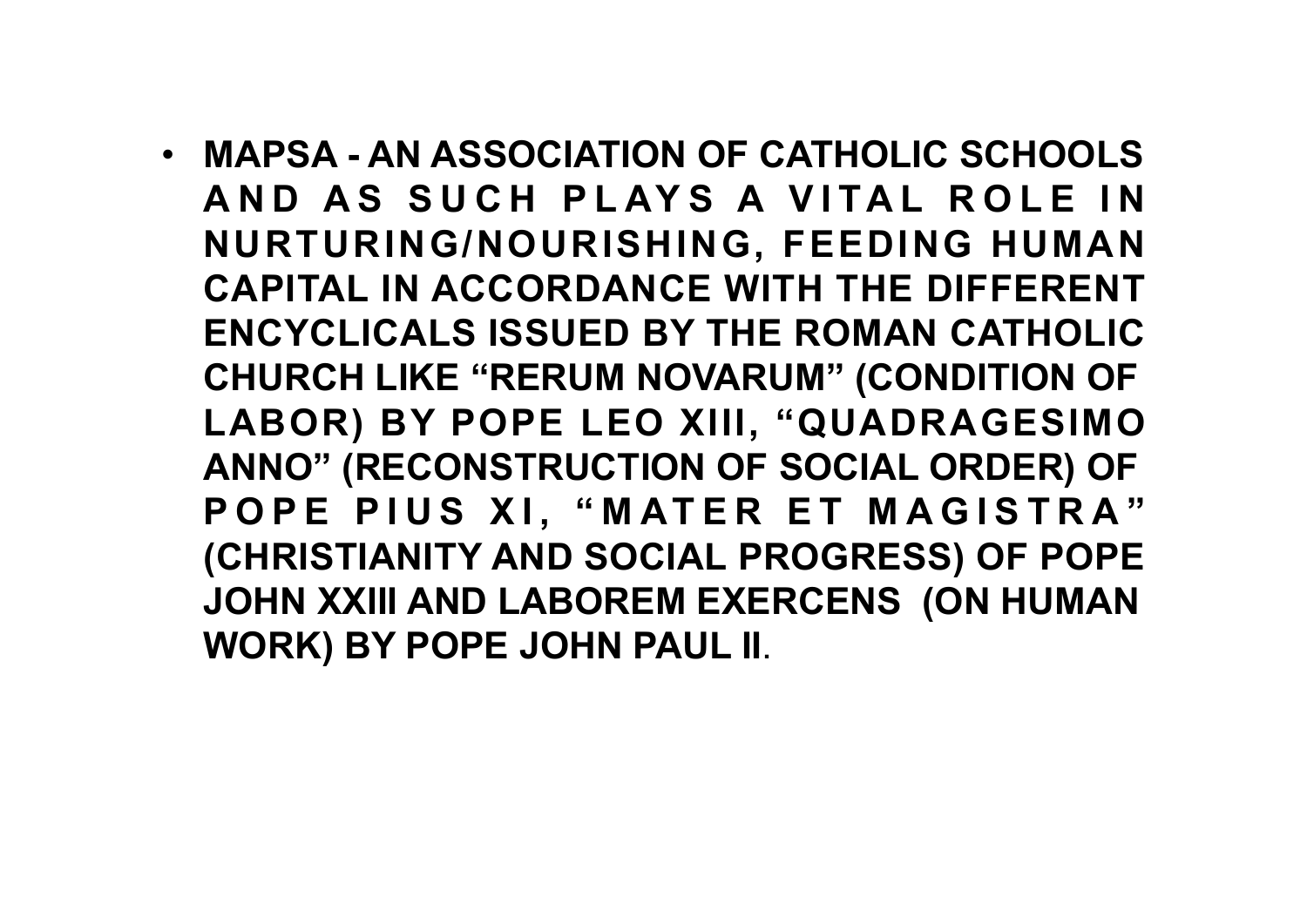#### **IN** *LABOREM EXERCENS***, HIS HOLINESS, POPE JOHN PAUL II SAID:**

**"WORK IS A GOOD THING FOR MAN- A GOOD THING FOR HIS HUMANITY- BECAUSE THROUGH WORK MAN NOT ONLY TRANSFORMS NATURE, ADAPTING IT TO HIS OWN NEEDS, BUT HE ALSO ACHIEVES FULFILLMENT AS A HUMAN BEING AND INDEED, IN A SENSE, BECOMES MORE A HUMAN BEING."**